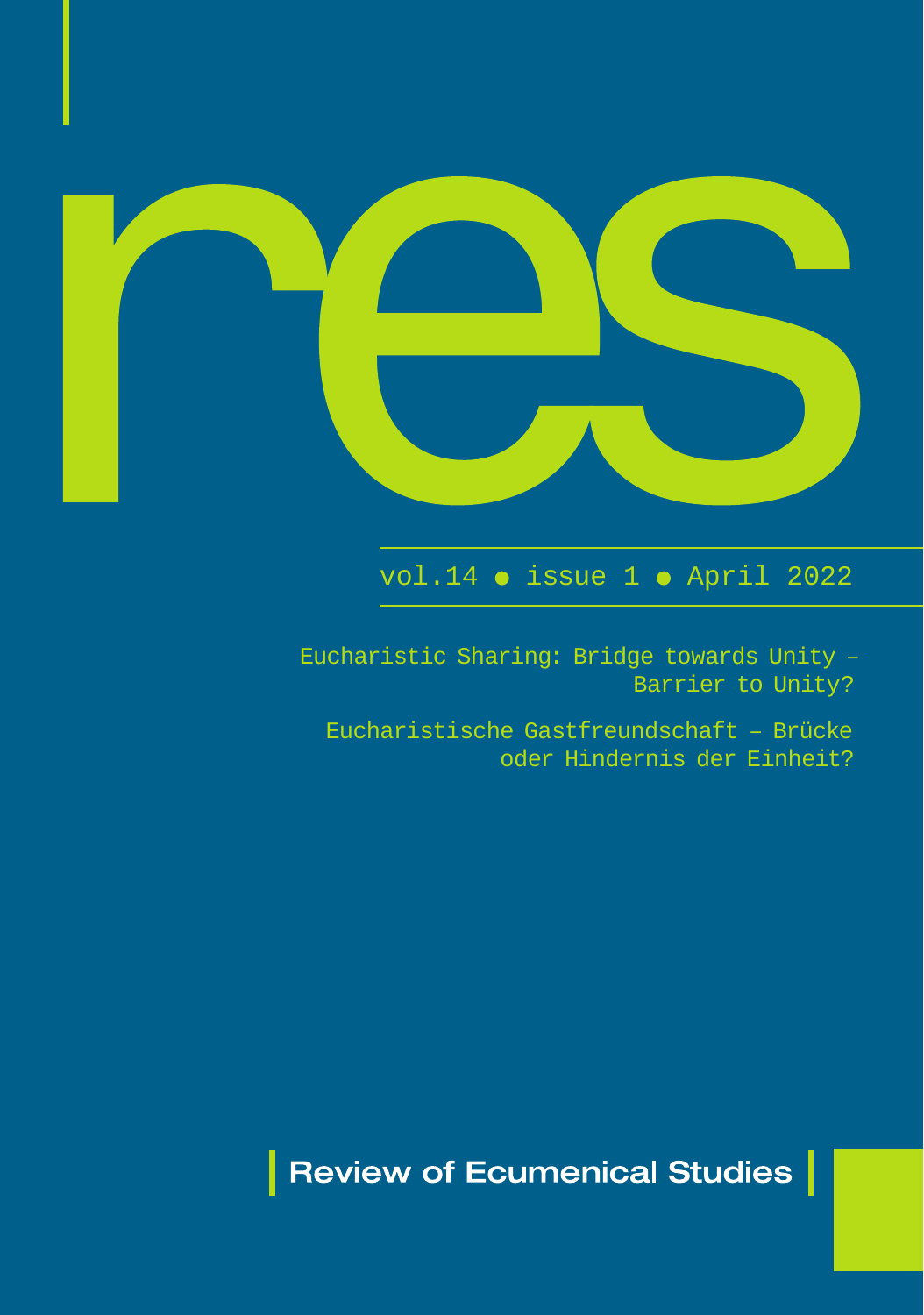

# **R**eview of **E**cumenical **S**tudies • Sibiu

vol. 14 • issue 1 • April 2022

Eucharistic Sharing: Bridge towards Unity – Barrier to Unity? Eucharistische Gastfreundschaft – Brücke oder Hindernis der Einheit?

guest editor:

**Thomas O'Loughlin**

**Lucian Blaga University of Sibiu Lucian Blaga Universität Hermannstadt**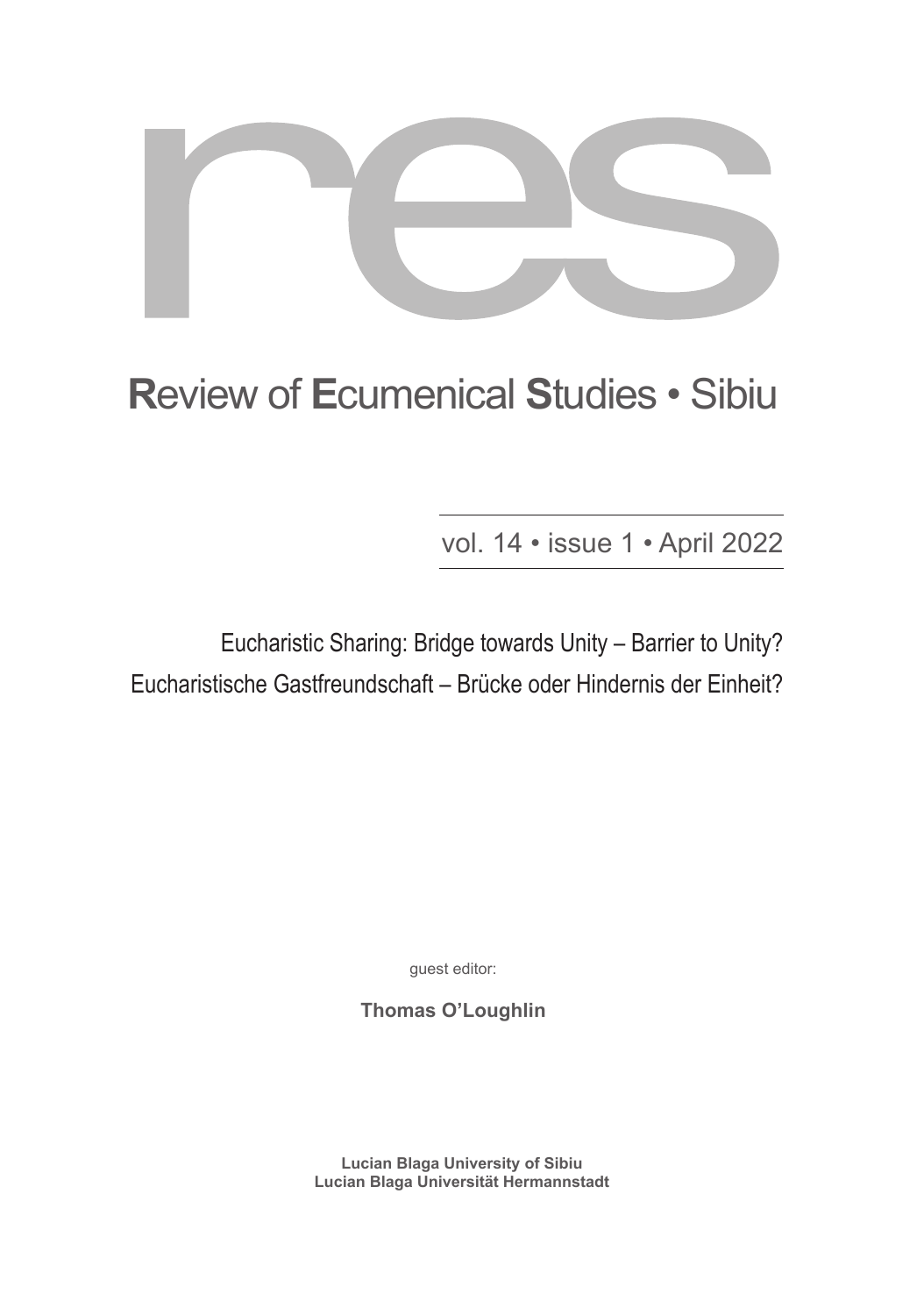# **RES** • **R**eview of **E**cumenical **S**tudies • Sibiu

#### *Academic Board / Wissenschaftlicher Beirat*

Bischof Reinhart Guib, Evangelische Kirche A.B. in Rumänien Luigino Bruni, Lumsa University, Rome Nicolas Cernokrak, Saint-Serge Institute of Orthodox Theology, Paris PIERO CODA, Sophia University Institute, Loppiano/Florence WALTER DIETRICH, Universität Bern Basilius Groen, Karl-Franzens-Universität Graz IOAN ICĂ JR, Lucian Blaga University of Sibiu PANTELIS KALAITZIDIS, Volos Academy for Theological Studies, Volos Bischof em. Christoph Klein, Evangelische Kirche A.B. in Rumänien/ Lucian Blaga University of Sibiu PAUL NIEDERMAIER, Romanian Academy HERMANN PITTERS, Lucian Blaga University of Sibiu Sr Éliane Poirot ocd, Monastère de Saint-Rémy/Schitul Stânceni Erich Renhart, Karl-Franzens-Universität Graz DOROTHEA WENDEBOURG, Humboldt-Universität zu Berlin Maria Takala-Roszczenko, University of Eastern Finland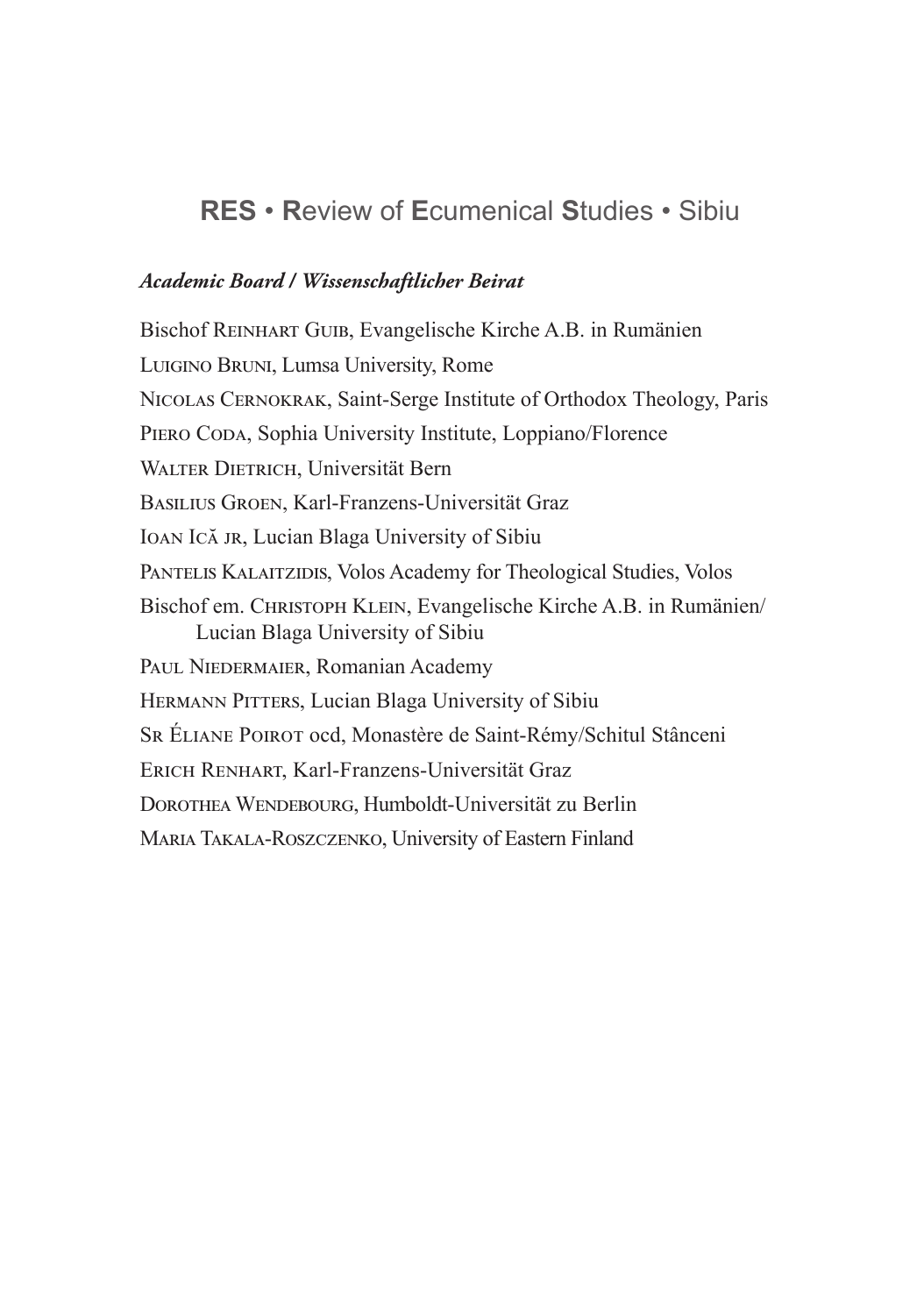# **RES** • **R**eview of **E**cumenical **S**tudies • Sibiu

14 • 1 • 2022

# **Contents / Inhalt**

| Editorial                                                                                                                                     | 5   |
|-----------------------------------------------------------------------------------------------------------------------------------------------|-----|
| Articles / Aufsätze                                                                                                                           |     |
| <b>RAY TEMMERMAN</b>                                                                                                                          | 12  |
| Eucharistic Sharing: Barrier or Bridge?                                                                                                       |     |
| THOMAS O'LOUGHLIN                                                                                                                             | 30  |
| Time-Sensitivity as a Possible Way through Ecclesial<br>Deadlock in Regard to the Eucharist                                                   |     |
| <b>DANIEL ROSSA</b>                                                                                                                           | 41  |
| Between Realistic Disillusionment and Virtual Enchantment<br>Critique of Denominational Barriers and Essays on a Vision<br>for Intercommunion |     |
| <b>ANDREW PIERCE</b>                                                                                                                          | 64  |
| Celebrating Imperfect Communion                                                                                                               |     |
| <b>FOKKE WOUDA</b>                                                                                                                            | 74  |
| Tentative Steps Exploring a New Path: The Roman Catholic                                                                                      |     |
| Church and Eucharistic Hospitality with Ecumenical Intent                                                                                     |     |
| <b>BRIDGET NICHOLS</b>                                                                                                                        | 87  |
| The Admission of Baptized Children to Holy Communion                                                                                          |     |
| before Confirmation: Anglican Approaches                                                                                                      |     |
| <b>GREGORY SHOKHIKYAN</b>                                                                                                                     | 100 |
| The Church of Armenia and the Sacramental Sharing:                                                                                            |     |
| <b>Historical Horizon, Future Perspectives</b>                                                                                                |     |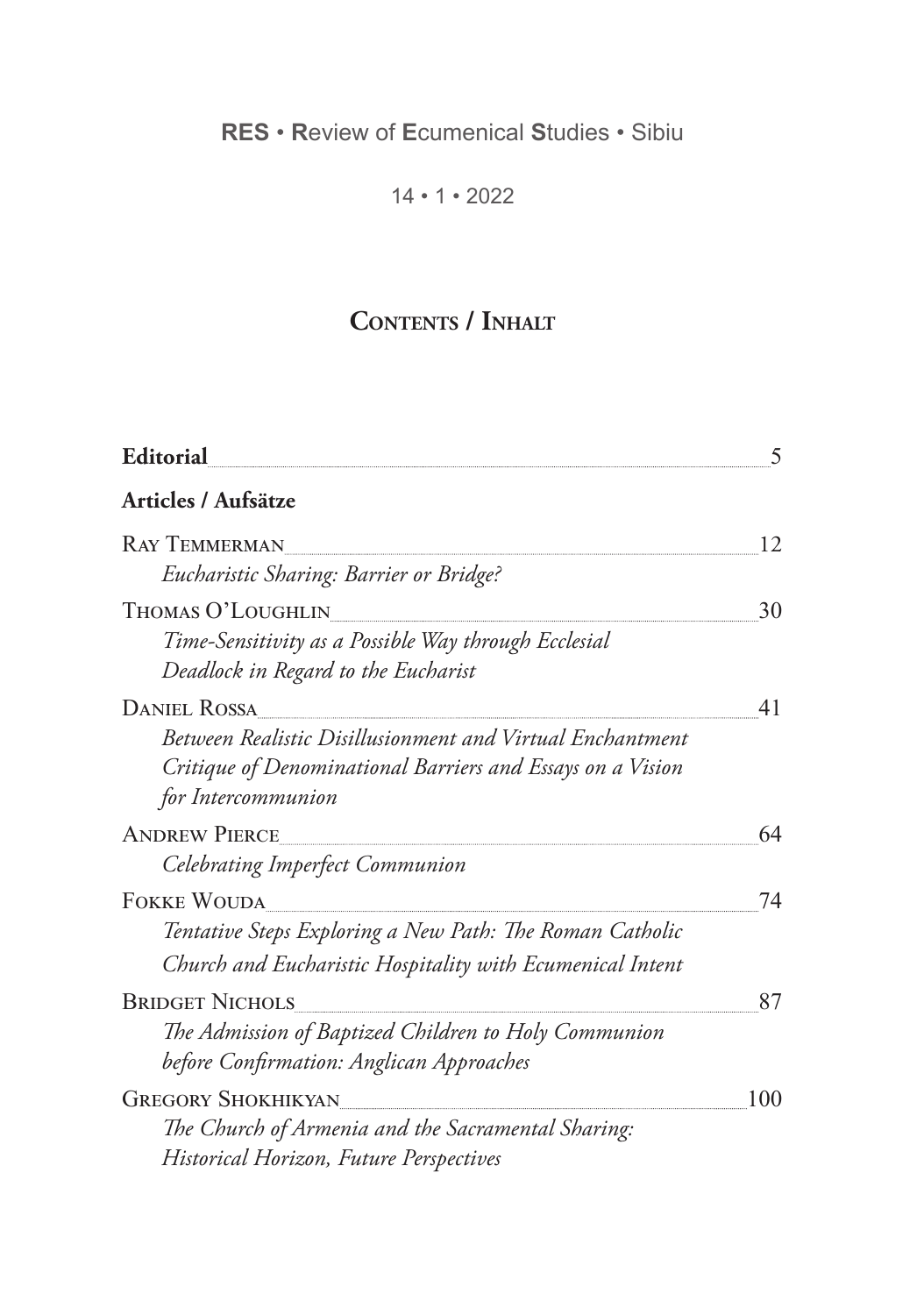## **Essays**

| KIERAN J. O'MAHONY OSA                                    |  |
|-----------------------------------------------------------|--|
| Discerning the Body – what did St Paul Mean?              |  |
| <b>ANDREAS ANDREOPOULOS</b>                               |  |
| The Translation of the Parish across Borders and Cultures |  |

### **Book Reviews / Buchrezensionen**

| Jonathan P. Yates and Anthony Dupont (eds.), The Bible in Christian                                                                                                                                                             |     |
|---------------------------------------------------------------------------------------------------------------------------------------------------------------------------------------------------------------------------------|-----|
| North Africa. Part 1: Commencement to the "Confessiones" of Augustin                                                                                                                                                            |     |
| (CA.1 80 tp 400 CE), Handbooks of the Bible and Its Reception,                                                                                                                                                                  |     |
| Vol. 4,1, De Gruyter, Berlin/Boston 2020 (Hans Klein)                                                                                                                                                                           | 144 |
| Gabriel Rabo, Dionysius Jakob Bar Şalibi, Syrischer Kommentar zum                                                                                                                                                               |     |
| Römerbrief. Einleitung, Editionen und Übersetzung mit einem                                                                                                                                                                     |     |
| Verzeichnis der syrischen Handschriften zu seinen sämtlichen Werken,                                                                                                                                                            |     |
| Göttinger Orientforschungen I. Syriaca (Hrg. M. Thamke),                                                                                                                                                                        |     |
| Harrassowitz Verlag Wiesbaden 2019 (Hans Klein)                                                                                                                                                                                 | 151 |
| Jens Schröter, Benjamin A. Edsall and Joseph Verheyden (eds.), Jews and                                                                                                                                                         |     |
| Christians - Parting Ways in the First Two Centuries CE?: Reflections                                                                                                                                                           |     |
| on the Gains and Losses of a Model, Beihefte zur Zeitschriftfür die                                                                                                                                                             |     |
| neutestamentliche Wissenschaft 253, De Gruyter, Berlin 2021                                                                                                                                                                     |     |
| (Michael G. Azar)                                                                                                                                                                                                               | 157 |
| Fr. Stephen C. Headley, The Songs of the Bridal Chamber: Monks at                                                                                                                                                               |     |
| Prayer, ed. Nikolaos Asproulis, Volos Academy Press, Volos 2020,                                                                                                                                                                |     |
| (Basilius J. Bert Groen)<br>Sand The Contract of the Sandwick State of the Sandwick State of the Sandwick State of the Sandwick State of the Sandwick State of the Sandwick State of the State of the State of the State of the | 161 |
| Sarah Gador-Whyte and Andrew Mellas (eds.), Hymns, Homilies and                                                                                                                                                                 |     |
| Hermeneutics in Byzantium. Series, Byzantina Australiensia 25,                                                                                                                                                                  |     |
| Leiden/Boston, Brill 2021 (Mircea Grațian Duluș)                                                                                                                                                                                | 163 |
| Sabine Hark, Gemeinschaft der Ungewählten. Umrisse eines politischen                                                                                                                                                            |     |
| Ethos der Kohabitation, edition suhrkamp 2774, Berlin 2021                                                                                                                                                                      |     |
| (Gunda Wittich)                                                                                                                                                                                                                 | 171 |
| <b>Books Received</b>                                                                                                                                                                                                           | 176 |
| <b>Call for Papers</b>                                                                                                                                                                                                          | 178 |
|                                                                                                                                                                                                                                 |     |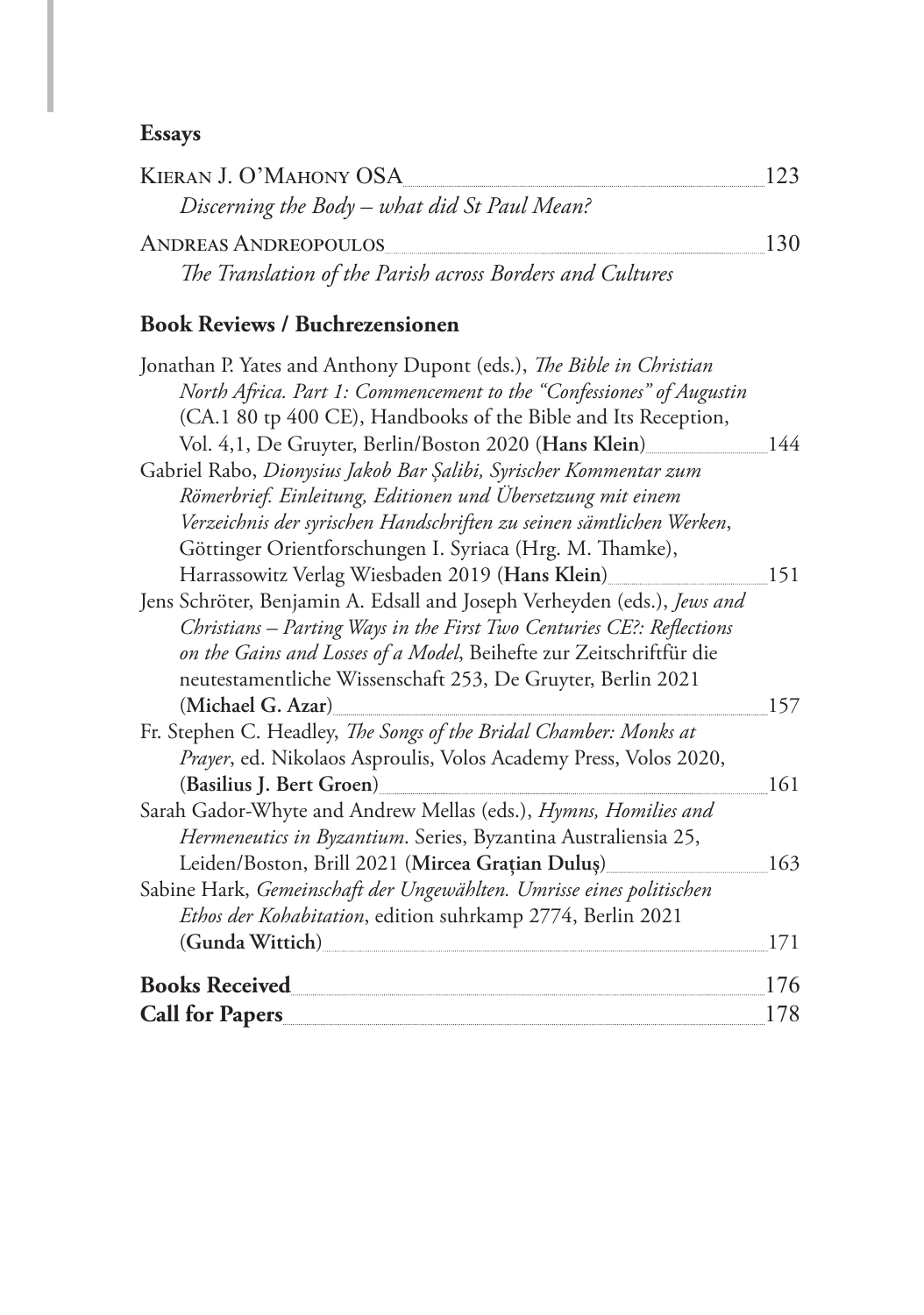### Articles / Aufsätze

### Eucharistic Sharing: Barrier or Bridge?

### Ray Temmerman\*

*The question of the term "Eucharistic Sharing" being a barrier or a bridge to ecumenism calls for a wider review, as it is only one of several terms used to speak of eucharist across denominational lines. It is important to delineate between them, to determine which is more appropriate, and in what context. This paper presents the question through the hermeneutic of interchurch families, where the question of eucharistic sharing impacts Sunday by Sunday. The term itself, while valuable as a touchstone, demonstrates its full value only insofar as the hard work of discerning appropriate terminology takes place, by the couple together with their churches. It is that work, at once challenging and rewarding, which will build the bridge across ecumenical estrangements.*

**Keywords:***Terminology, hermeneutic, interchurch families, discernment, estrangement*

Eucharistic Sharing is not presently a bridge toward Christian unity – but it can and should be.

When speaking about Eucharist beyond the borders of one's own Christian tradition, several terms are used: "Intercommunion," "Eucharistic Hospitality," "Eucharistic Sharing," and "Admission to Communion." These terms are often used interchangeably, though they express very different theological and ecclesiological understandings. The differences are critical to ecumenical dialogue. As Vilmos Vajta says, "We should not neglect the fact that *terminology involves theological decisions*."1 Without appropriate differentiation, Eucharistic Sharing cannot be a bridge, only a barrier to unity. Equally, it cannot help the Church in its mandate to proclaim the good news to the whole world.

The challenge, then, lies not in Eucharistic Sharing itself, but in the facile way we interchangeably use words that revolve around the central reality of Eucharist. Our problem lies not in the terms, but in ourselves.

This paper will explore these terms through the hermeneutic of interchurch marriages. In addition, it will argue that a form of synodality is called for, a "walking with" these married couples by their churches, so that they and their churches may discern the term that is appropriate to their concrete, particular, personal situation.

<sup>\*</sup> Ray Temmerman, retired, 115–1185 St Anne's Rd, Winnipeg MB, R2N 0A3, Canada, ray.temmerman@gmail.com.

<sup>1</sup> Vilmos Vajta, "«Intercommunion»: A Terminological Problem," *The Ecumenical Review* 22, no. 2 (1970): 126.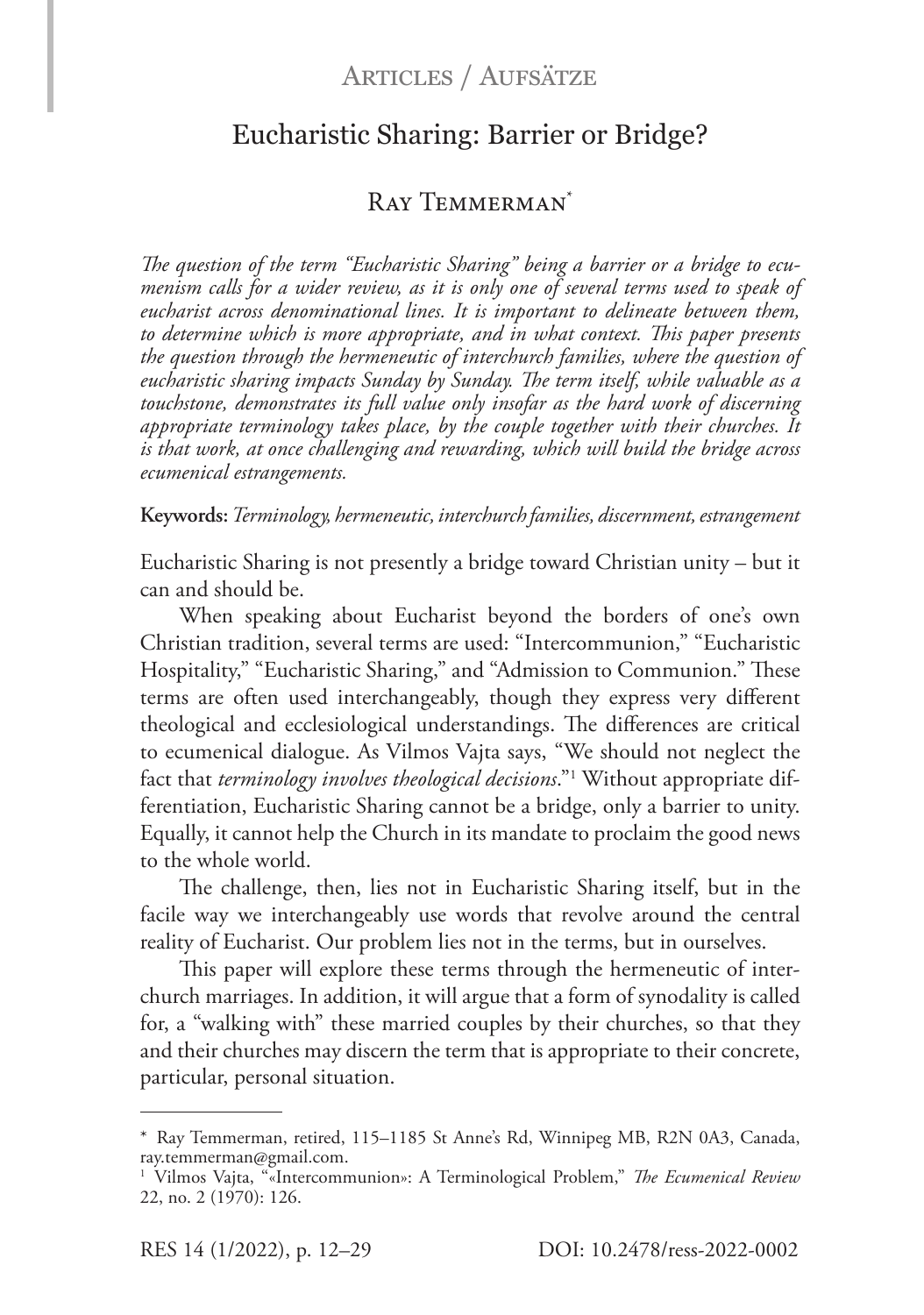#### **Hermeneutic**

The scriptures proclaim (Gen. 2:24, Matt. 19:5–6, Mark 10:8, Eph. 5:31), and the Church has always believed and taught (CCC 1614), that in marriage a man and a woman become *one,* and that "[t]hrough their union they experience the meaning of their oneness."2

Prior to marriage, we have two unique Christians. Thereafter, they form a new reality, a new unity, that of a "domestic church."3 By the mysterious grace of God, the person who was "other" now becomes an extension of the self, "bone of my bone, flesh of my flesh" (Gen. 2:23). It is true that spouses are and always will be in some sense 'other' to each. Without that, they could never retain their unique contribution to the marriage and to the body of Christ, the Church. Nor could they enjoy and nurture unity in difference, learn from each other, grow together; to err, change direction, and have the opportunity to be reconciled. We must, however, recognize this other-ness to be included in the *one*-ness, that communion of persons God has created, a *one*-ness understood to be so real, so profound, that nothing short of death can dissolve it.

There is also an expectation, from the church and the community, that they are and will remain always together, nurtured and supported in that togetherness.

What we know of same-church Christian marriage applies also to what is commonly known as "mixed religion" marriages (officially, *Disparity of Cult*). Such marriages are made of individuals from two distinct churches which are in imperfect but nonetheless real communion with each other within the one communion which is the body of Christ. Such couples may or may not see their respective faith traditions as a gift, may or may not be concerned to share their gift of faith with each other – or indeed, while of two different Christian traditions, may be nominal in their faith practice.

There is, however, a subset within that "mixed religion" group. These are "interchurch" families, whose spouses take seriously not only their own faith tradition but see the faith tradition of their spouse as a reality to be recognized, received, nurtured and celebrated as a gift from God, facilitating the journey to Christian unity. They raise their children under one roof, actively participating and worshipping together, to the extent they are able, in both their churches.

<sup>2</sup> *Gaudium et Spes*, (1965), no 48.

<sup>&</sup>lt;sup>3</sup> "Follow the Way of Love," USCCB, 1994, http://www.usccb.org/issues-and-action/marriage-and-family/marriage/follow-the-way-of-love.cfm, accessed August 16, 2017.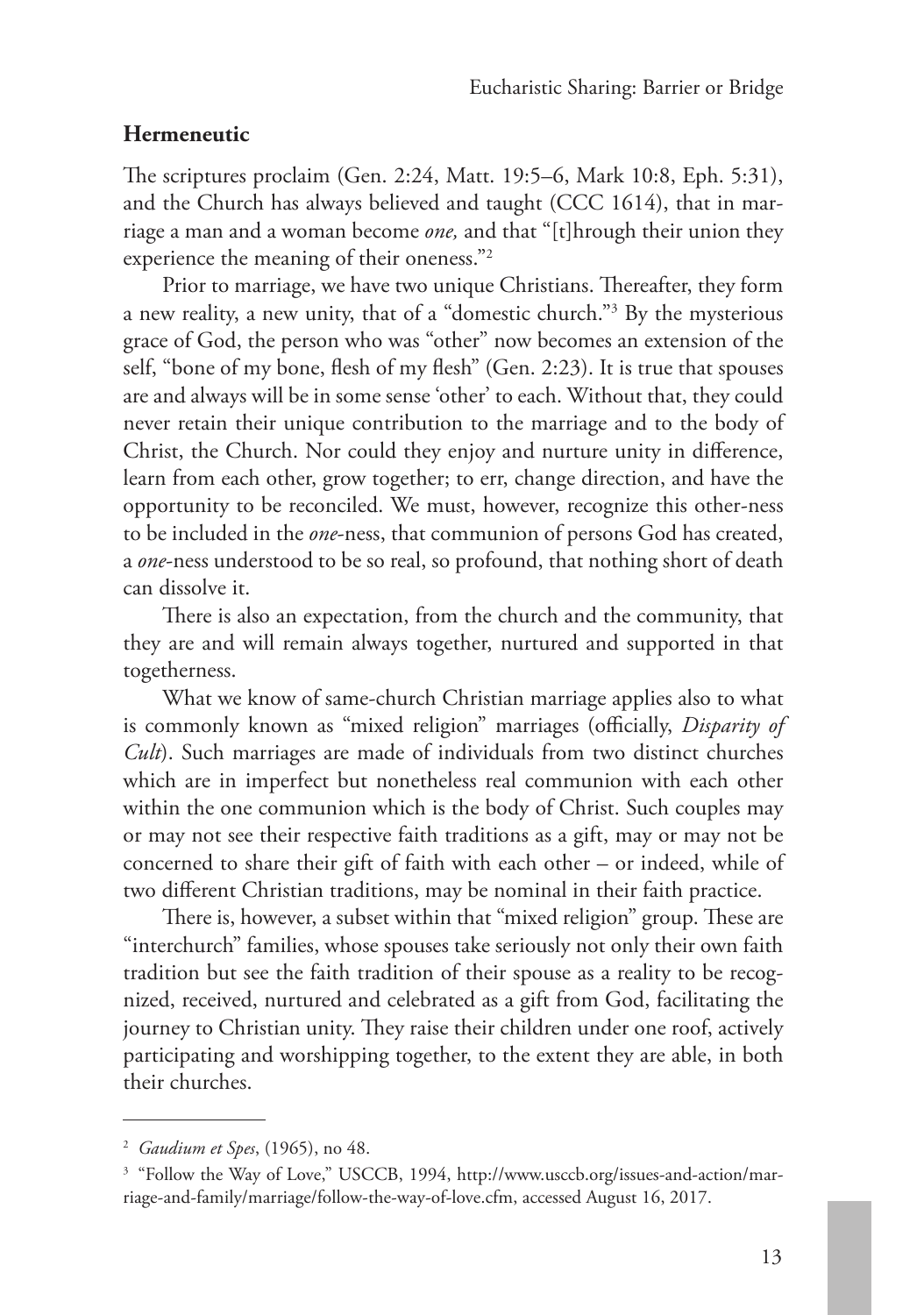They "live in [their] marriage the hopes and difficulties of the path to Christian unity."4 Their decision to marry "can lead to the formation of a practical laboratory of Christian unity."5 Such a laboratory can reveal much about what the churches, of which the spouses in their unity form part, must do to fully respond to the prayer of Jesus that all may be one.

Interchurch couples are called to communion within their marriage, and together in and with their churches and the world. The desired end is communion with the extended self, so that the world may believe and be healed. It is that hermeneutic which we will employ.

We turn now to the terms we use.

#### **Intercommunion**

This term has been used in several different ways over many years. For example, Miriam Wijlens, in the introduction to her detailed evaluation of post-conciliar legislation on the subject of "Eucharistic Sharing," tells us of a letter, sent in 1970 by Cardinal Willebrands, President of the then called Secretariat for Promotion of the Unity of Christians, to Cardinal Villot, Secretary of State. It said:

The term "intercommunion" refers to an agreement between Churches that consider themselves sufficiently united in faith and constitution to admit members of other Churches in a normal and permanent way to Eucharistic communion. <sup>6</sup>

Walter Kasper, in his Synod intervention on 8 October 2005, presents another understanding:

…the terminology, which unfortunately is found also in the *Instrumentum Laboris*, that speaks about "intercommunion," is ambiguous and in itself contradictory. It should be avoided, since there is not an "inter" communion, that is a "between" two communions (two Communities), but rather a communion in the communion of the one body of Christ, which is the Church.7

<sup>4</sup> Pope John Paul II, "Homily of John Paul II at York, UK, 1982, (1982)," https://w2.vatican.va/content/john-paul-ii/en/homilies/1982/documents/hf\_jp-ii\_hom\_19820531\_famiglie-york.html, accessed October 14, 2017.

<sup>5</sup> "Pope Benedict XVI on Interchurch Families: «laboratories of unity»," in *Interchurch Families International Reflections* (London: Association of Interchurch Families, 2006), http:// www.interchurchfamilies.org/ifir/2006/ifir05-200611BenedictXVI.shtm, accessed October 13, 2017.

<sup>6</sup> Myriam Wijlens, *Sharing the Eucharist: A Theological Evaluation of the Post Conciliar Legislation* (Lanham MD: University Press of America, 2000), xvii.

<sup>7</sup> Ruth Reardon, "Sacramentum Caritatis: An Apostolic Exhortation issued by Pope Benedict XVI on 22 February 2007 reflecting the conclusions of the 2005 Synod of Bishops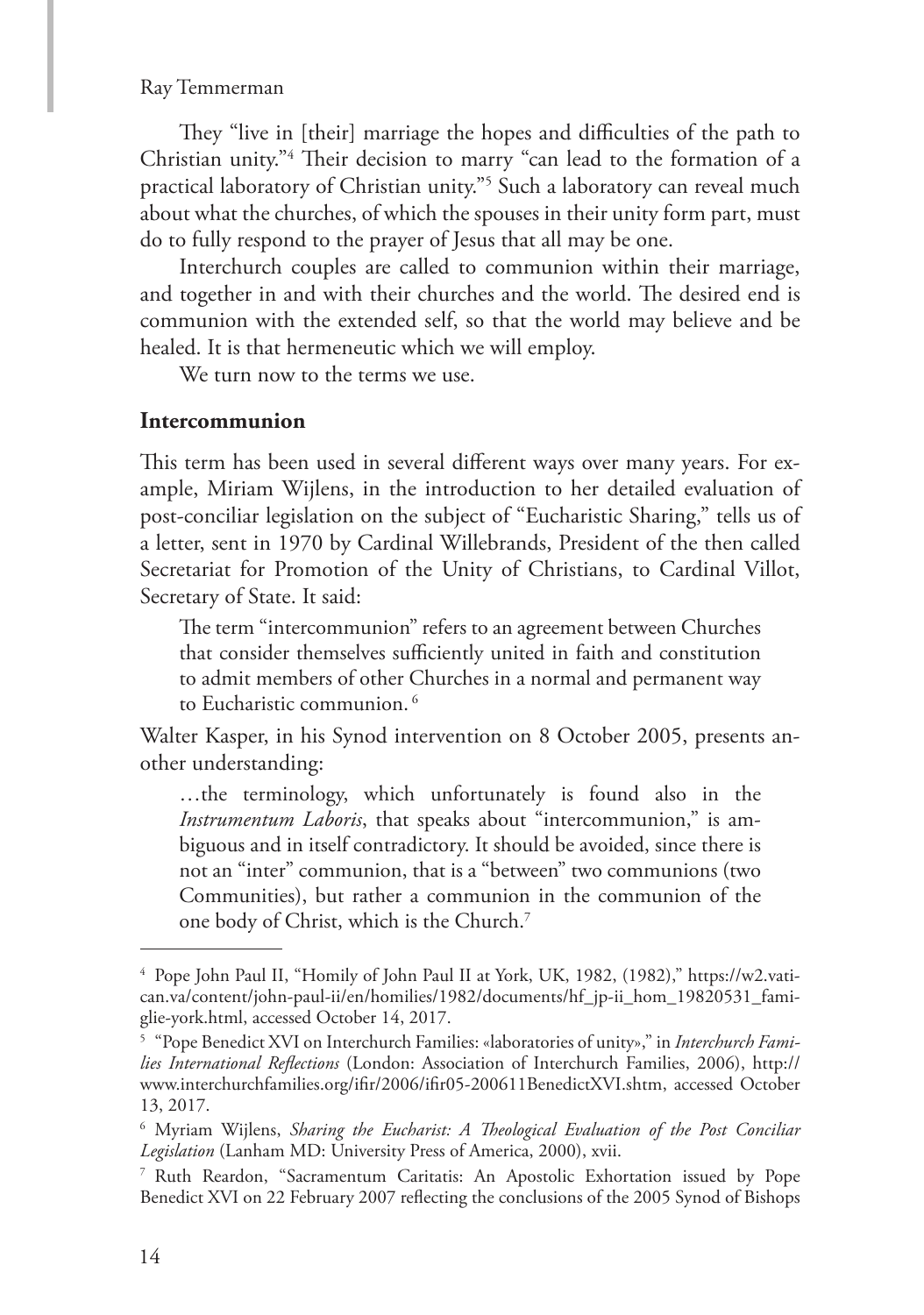There is a nuanced similarity between these understandings. Kasper is speaking of the theological reality of the one body of Christ, while Willebrands is speaking of the social dimensions of the parts of that institutional body. Both, however, are speaking of the Churches involved in the communion. That is quite different from an understanding which posits individual people as being in or out of communion with each other.

In 1970, the same year Cardinal Willebrands made his statement on "intercommunion," the Catholic Bishops Conference of England and Wales said in their *Directory concerning Mixed Marriages* that "at present … inter-Communion is not allowed on the occasion of a mixed marriage."8 The intent of the language was to make clear that spouses of other Christian traditions were not able to be admitted to communion at the nuptial mass within which they were married.

Unfortunately, the wording is such that it sows confusion, in that it takes a term (intercommunion) appropriate to *churches*, and applies it to *individuals* who are and can only be members of distinct and perhaps estranged churches and ecclesial communities.

As Thomas Knieps-Port le Roi indicates, where interchurch families are concerned,

the Catholic position transposes the model of *real, yet imperfect communion* which the Second Vatican Council has developed to describe the relationship of the Catholic church toward the other Christian churches, on the conjugal relationship of interchurch couples.<sup>9</sup>

The result of such a transposition, as Knieps indicates, is that:

In this institutionally oriented approach couples from different denominations seem to be able to realize spousal unity only to the extent that the concerned church bodies are willing or able to admit ecclesial communion among their respective communities.10

Developing this ecclesial communion is beyond the scope of such families. They can, however, contribute to that development, exercising whatever influence is possible within their sphere of life. A good place to begin is by using, and insisting on, appropriate terminology.

on the Eucharist," http://www.interchurchfamilies.org/ifir/2007/ifir06-200704synod.pdf, p. 2, accessed November 23, 2016.

<sup>8</sup> Episcopal Conference of England and Wales, *Directory Concerning Mixed Marriages* (London: Catholic Truth Society, 1970), 21.

<sup>9</sup> Thomas Knieps-Port le Roi, "Interchurch Marriage: Conjugal and Ecclesial Communion in the Domestic Church," in *Interchurch Families as Domestic Church*, eds. Knieps-Port le Roi and Ray Temmerman (Zurich: LIT-Verlag, 2015), 123–40, 125. <sup>10</sup> *Ibidem*.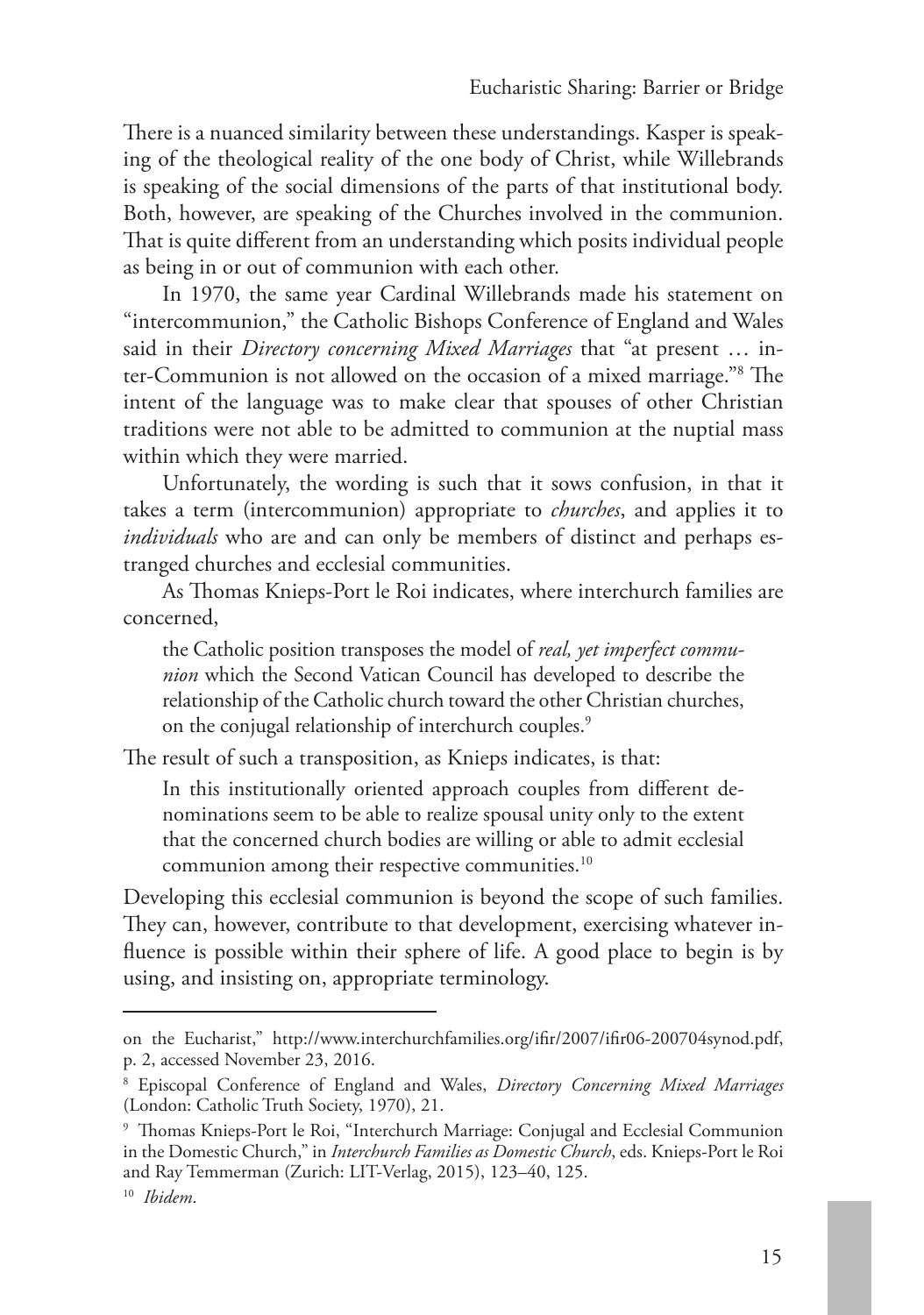As Ruth Reardon says:

Something which interchurch families can do is to be careful of their terminology, realising that the use of certain terms arouses quite unnecessary fears. Thus, we can agree that "intercommunion" is not a particularly helpful term to use; it can be gratuitously offensive to some people and can obscure what interchurch families are talking about when they ask for admission to communion as couples and as families.11

In summary, the term "intercommunion," while wholly appropriate for relations between churches, is inappropriate for application at the level of the domestic church of interchurch spouses. There is therefore no need for the churches to walk with individual couples in discernment. Leaving aside any discussion of 'intercommunion' where interchurch couples are concerned leaves the field open for other terms that more accurately reflect the baptismal, eucharistic, marital and ecclesial reality of interchurch families.

#### **Eucharistic Hospitality**

As Thomas Rausch reminds us, "eucharistic hospitality is different from intercommunion, since it is offered not to churches but to individuals in particular circumstances."12

Ruth Reardon, in her commentary on the Apostolic Exhortation *Sacramentum Caritatis*, points to an affirmation of this understanding when she writes:

When the Synod of Bishops opened in October 2005, the report of the General Relator, Cardinal Angelo Scola, said that 'intercommunion' must be distinguished from the admission of individuals to communion, which it would be more exact to call eucharistic hospitality.13

Reardon is quick to point out, however, that "(Roman documents have traditionally not used the term «eucharistic hospitality», but spoken of «eucharistic sharing».)"14

Before we look at eucharistic hospitality, however, we would do well to look at "hospitality" in its own right.

<sup>&</sup>lt;sup>11</sup> Reardon, "Admission to communion in the Roman Catholic church for partners in Interchurch Families," *Interchurch Families Journal* 2, no. 2 (1994): 10–15, http:// interchurchfamilies.org/journal/pdf/1994V02N02Summer.pdf, p. 15, accessed November 23, 2016.

<sup>12</sup> Thomas P. Rausch, "Occasional Eucharistic Hospitality: Revising the Question," *Theological Studies* 74 (2013): 400.

<sup>&</sup>lt;sup>13</sup> Reardon, "Sacramentum Caritatis."

<sup>14</sup> *Ibidem*.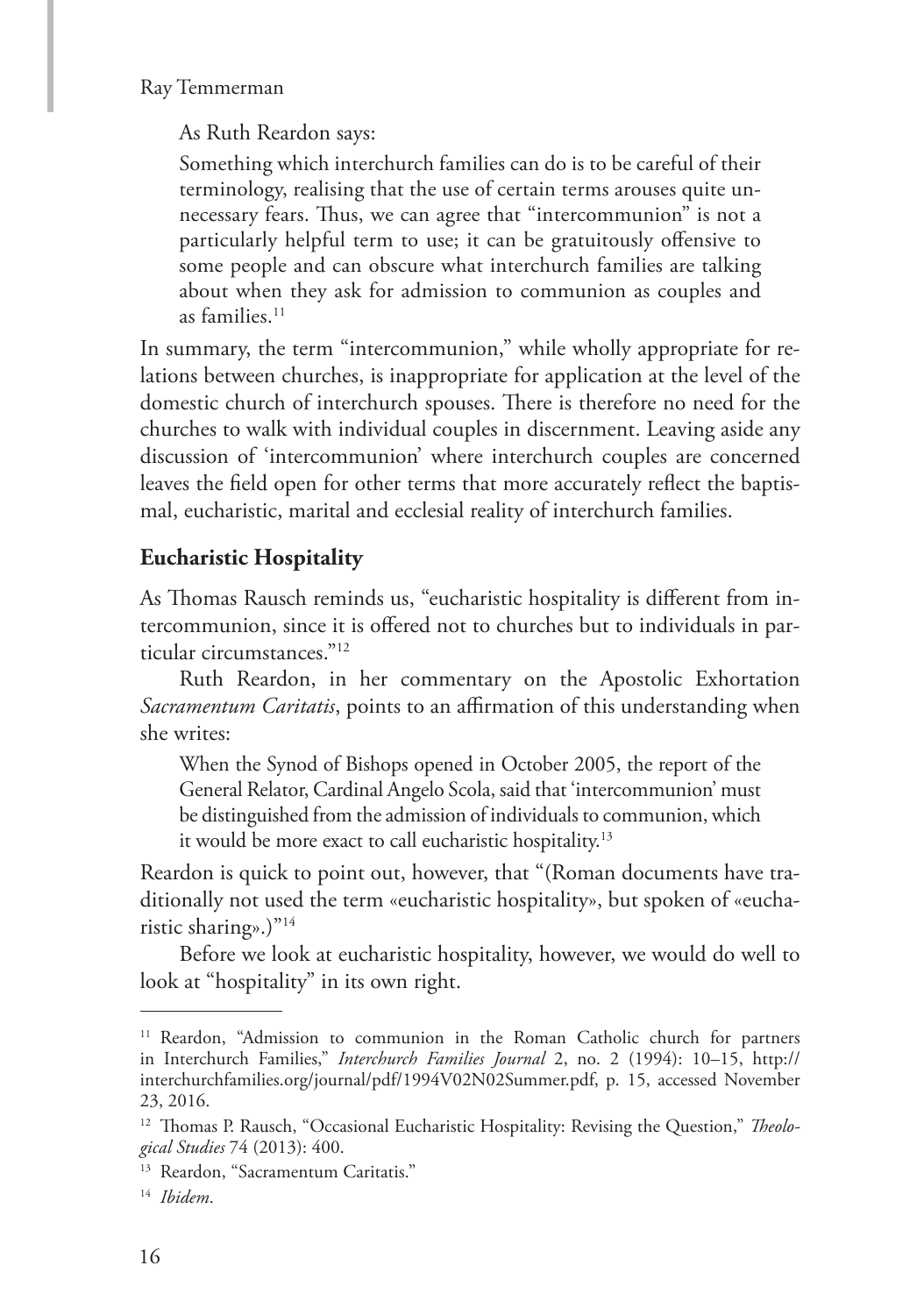The term "hospitality" carries multiple connotations today. Moreover, those understandings can also change over time.

A mass noun, it describes "the friendly and generous reception and entertainment of guests, visitors or strangers."15 To be "hospitable" is to be "friendly and welcoming to visitors or guests".16

There's a commercial understanding.

The hospitality industry is one that is primarily focused on customer satisfaction. For the most part, it is built on leisure or is luxury-based, as opposed to meeting basic needs. Hotels and resorts, cruise lines, airlines and other various forms of travel, tourism, special event planning, and restaurants all generally fall under the realm of the hospitality industry.17

*Hospitality* in this case is a marketable commodity, aimed at providing people, known or unknown, with their needs, real or perceived. One is trained to exercise hospitality, to market it as a product, to sell it, and to make a profit at it.18

In secular terms, as Newlands and Smith point out,

Hospitality is a concept with which we are familiar. In Europe and North America, we probably think first of who we would like to invite, who would fit in well with the other guests we have, issue an invitation several days in advance. … After they have finally departed, we may ask ourselves whether we think the visit was as enjoyable all round as we had hoped it would be…19

In this sense, *hospitality* is carried out with people we know personally, or at least with a very small degree of separation. We may exercise such hospitality for several reasons, e.g. to create or strengthen relationships; to make or solidify a business deal.

John Chrysostom presents two different views of hospitality within one statement. We will treat both in turn, working from the second to the first.

Wherefore God bade us call to our suppers and our feasts the lame, and the maimed, and those who cannot repay us; for these are most

<sup>15</sup> *The English Dictionary*, https://www.lexico.com/definition/hospitality, accessed September 24, 2021.

<sup>16</sup> *Ibidem*.

<sup>&</sup>lt;sup>17</sup> Wisegeek, "What is the hospitality industry?," http://www.wisegeek.com/what-is-the-hospitality-industry.htm, accessed November 7, 2016.

<sup>&</sup>lt;sup>18</sup> Cf. "Best Hospitality Degrees: The Authority for Hospitality Degrees and Schools," http:// www.besthospitalitydegrees.com/top-online-hotel-management-programs/, accessed November 7, 2016.

<sup>19</sup> George Newlands and Allan Smith, *Hospitable God: The Transforming Dream* (Surrey, UK: Ashgate Publishing Ltd., 2010), 3.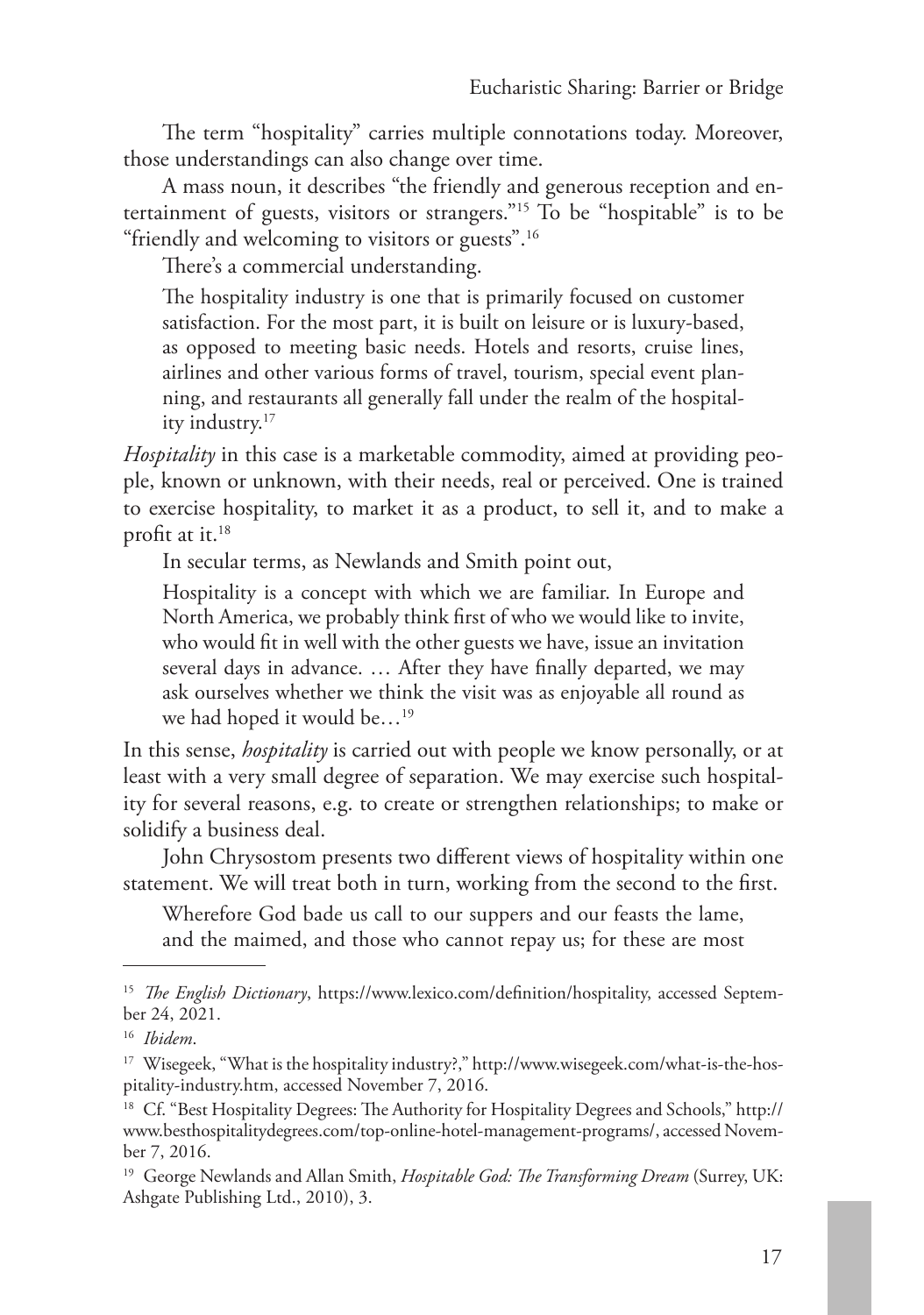of all properly called good deeds which are done for God's sake. Whereas if thou entertain some great and distinguished man, it is not such pure mercy, what thou doest: but some portion many times is assigned to thyself also, but by vain-glory, and by the return of the favour, and by the rising in many men's estimation on account of their guest.<sup>20</sup>

In the second sentence, we have a clear example of a sense of profit for ourselves in the exercise of hospitality. The people we invite have something to benefit us, be it some wealth they can bring, or the simple fact of their willingness to appear with us. Chrysostom is clearly against that.

The hospitality which Chrysostom portrays and espouses in the first sentence clearly shows no profit for the giver. The hospitality is entirely gratuitous. It is reflected in the address given by Pope Francis at the homeless shelter "Dono di Maria" on Tuesday 21 May 2013. Here, the poor are welcomed into "a dwelling, a pleasant human environment where one stays readily, finds oneself, feels inserted into a territory, in a community."21 The poor have nothing whereby we may benefit, are "other" to those doing the welcoming, yet find themselves inserted into a community. It is important to note, however, that they are not expected to remain there. Rather, they will move on when they have found their own roots, their own belonging.

This is reflected in an Abrahamic understanding of hospitality, as seen in Gen. 18:1–15. Victor H. Matthews has drawn out the code of conduct involved.22

Abraham saw three men approaching, rushed out to meet them, and invited them to stop to eat, drink, and rest. They were strangers, not of his tribe, his kin. He did not know whether they would prove to be friend or foe, take their rest with him, or destroy him and his household. His welcome was an act of great risk, beyond his own area of control, beyond certainty.

While this event is often seen as a model of Eucharistic hospitality, it's important to note the actual chain of events.

<sup>20</sup> John Chrysostom, *Homily 20 on 1 Corinthians*, in *Nicene and Post-Nicene Fathers*, trans. Talbot Chambers, ed., Philip Schiff, First Series, 14 vols. (Edinburgh: T&T Clark, 1989), XII, 117, cited in Luke Bretherton, *Hospitality as Holiness: Christian Witness Amid Moral Diversity* (Burlington, VT: Ashgate Publishing, 2006), 139.

<sup>&</sup>lt;sup>21</sup> "Visit at the Homeless Shelter 'Dono Di Maria'," 1, http://w2.vatican.va/content/ francesco/en/speeches/2013/may/documents/papa-francesco\_20130521\_dono-di-maria. pdf, accessed October 5, 2017.

<sup>22</sup> Victor H. Matthews, "Hospitality and Hostility in Judges 4," *Biblical Theology Bulletin*  21, no. 1 (1991):13–15, cited in "Theology of Work Project," https://www.theologyofwork. org/old-testament/genesis-12-50-and-work/abraham-genesis-121-2511/abraham-andsarahs-hospitality-genesis-181-15, accessed October 2, 2017.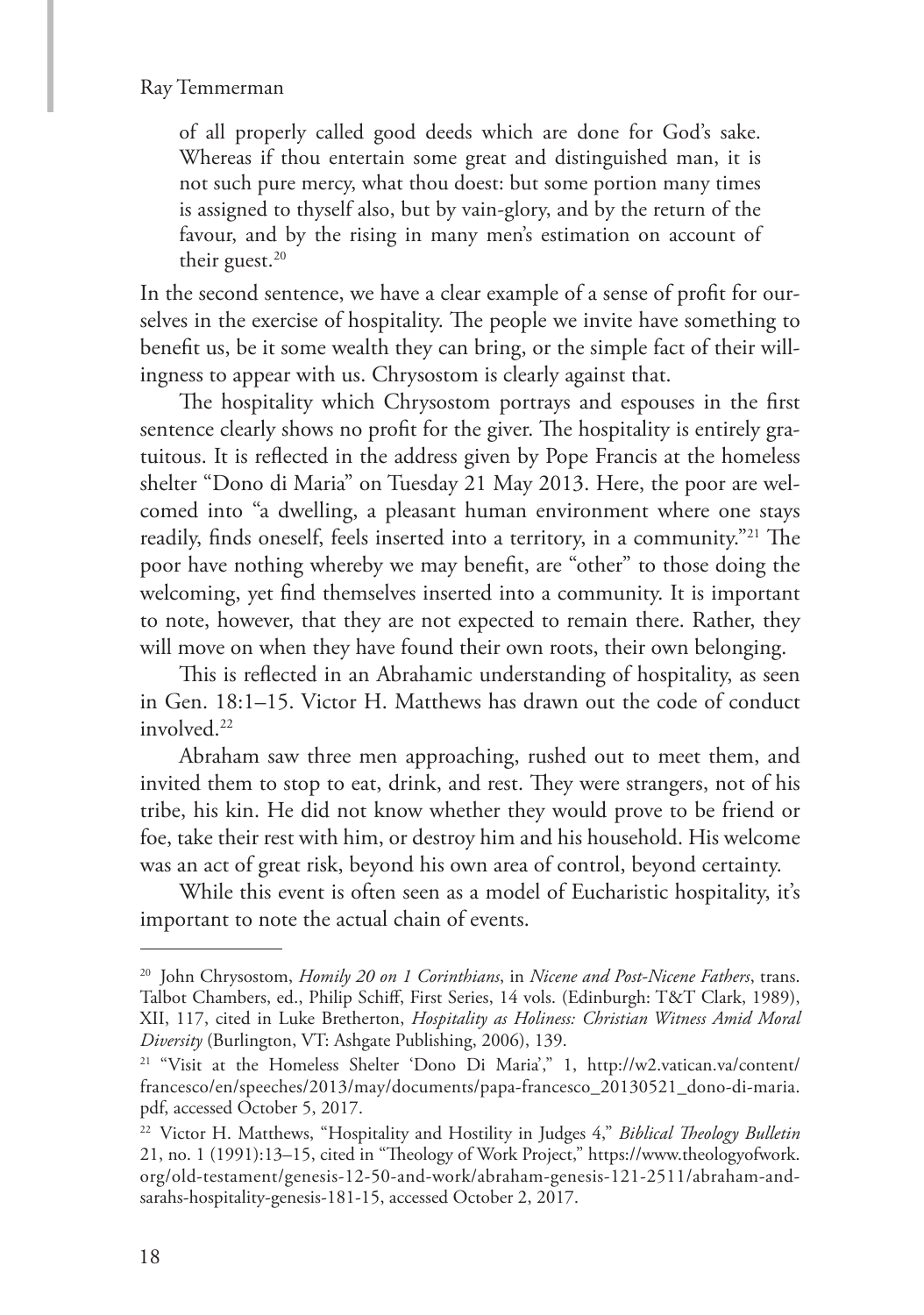Having seen the men approaching, and invited them to stop, Abraham waits until they agree before moving to the next step of hospitality, that of preparing the very best he has to offer, giving the food and drink to his guests. He stands by, providing protection and ready to attend to their needs (Gen. 18:8). Note, however, that he does not actually eat with them! He also expects them to continue on their way (Gen. 18:5). A contemporary situation would be to invite people who are "other" to come into our churches, give them the very best we have (the Eucharist) – and then, instead of joining them in the meal, stand by as servants and protectors as they take and eat, take and drink, while fully expecting them to move on, remain "other" as they depart.

Another popular example of hospitality is that of the Good Samaritan (Luke 10:25-37). Here a Samaritan, a person clearly not of the Jewish faith, comes across a Jewish man lying by the side of the road. Where the religious people have walked by, this Samaritan cares for the man, at some cost to himself. Here we have hospitality toward one who is completely unknown. What makes this situation particularly poignant and powerful, however, is that the one who is seen as "other" is the one extending hospitality to "one of us."

In both cases, it is the one who is "other" who does good for "us," in the Abrahamic case bringing good news of an impending birth (Gen. 18:10).

We need to look more closely at how these examples of hospitality may or may not fit with Eucharistic hospitality before we can determine if the term may be appropriate for interchurch families.

We can already see that in our churches, while we strive to be friendly and welcoming to visitors or guests, we do not train people to market and deliver hospitality, to keep customers satisfied, or to draw benefit from it. Nor do we determine who we will invite, how they will relate with each other, then after the event determine whether it all went as successfully as we had hoped. Those commercialized understandings of hospitality, then, are not what we think of as Eucharistic hospitality.

We have mentioned changes in understanding over time. Claudio Carvalhaes speaks of this in his own life. As a child, he understood hospitality to be for family. Then in his work as a pastor, he found that broadened, saying "I was constantly asked to offer hospitality to people with whom I had neither connections nor anything in common."<sup>23</sup> He points to globalization as a potent force where such hospitality is concerned, as it brings together people from around the world, across multiple borders, into situations where they need to care for the other.

<sup>23</sup> Cláudio Carvalhaes, "Borders, Globalization and Eucharistic Hospitality," *Dialog* 49, no. 1 (2010): 45–55, 45.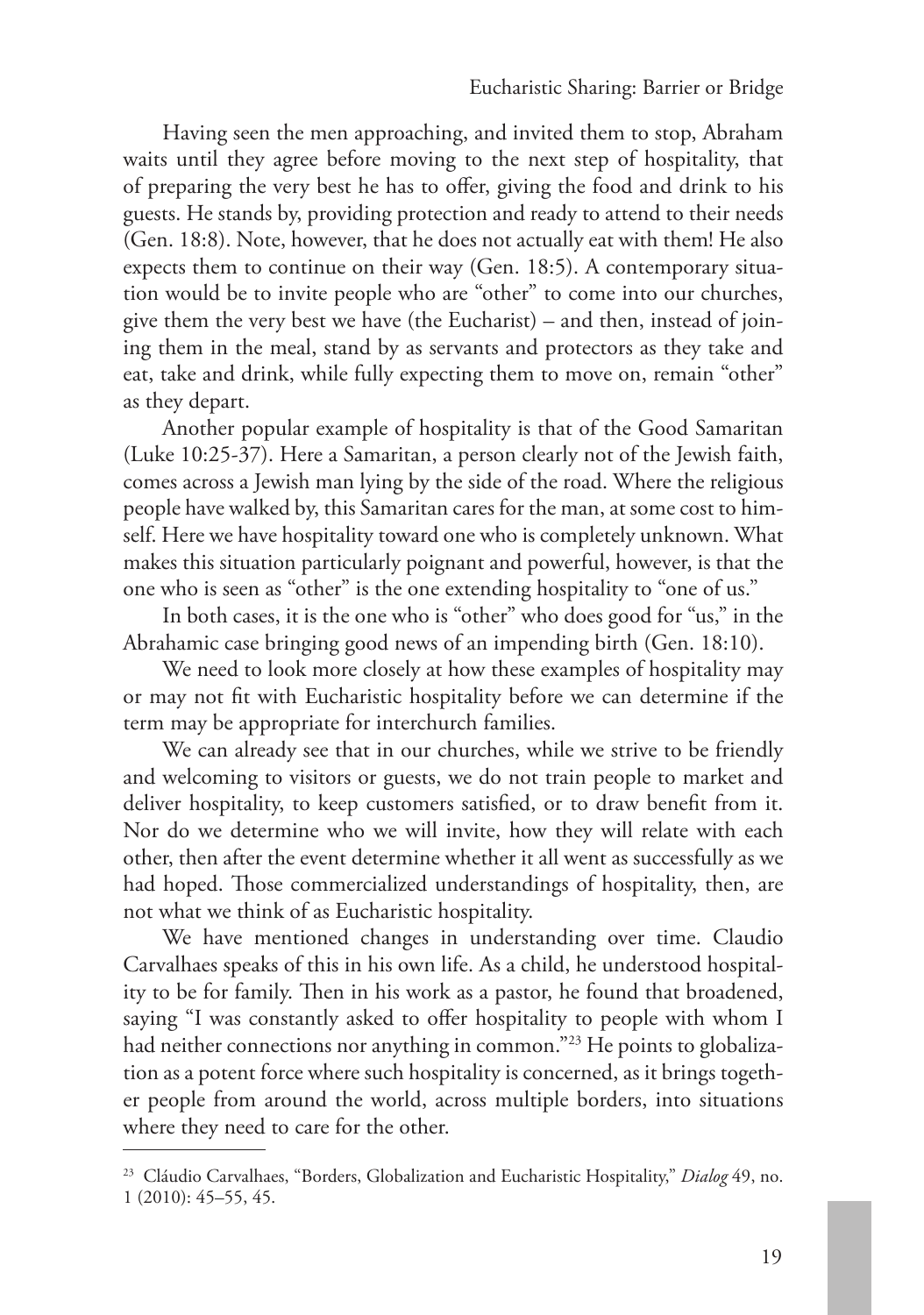In our present day, we are dealing with mass migration in the world, resulting from economic hardship, famine and war. Such "[m]assive human migration around the globe has a deep impact on the ways we understand hospitality, and on the ways we relate and connect to the Christian faith and celebrate the table of Jesus Christ in our bordered liturgies,"24 liturgies which Carvalhaes suggests involve ecclesiastical, theological, liturgical, social/economic, and political considerations.25

Such migration also means that we find ourselves in a situation where Christians of one tradition are far more likely to meet, fall in love with, Christians of another tradition. As a result, we find ourselves being part of a Christian community where borders increasingly become questioned, challenged, and perhaps modified to meet the real needs of concrete human beings in the present moment.

Let us take some time, then, to look at instances of hospitality, to see if we might develop any understandings from them.

In 1999, the Diocese of Broken Bay, Australia, produced a document entitled *One Body Broken: Pastoral Guidelines for Eucharistic Hospitality.* 26 It says:

In the post-New Testament period, communion was exhibited through visible signs such as eucharistic hospitality, letters of communion, communion between the bishops themselves, and as early as the third century, communion with Rome.<sup>27</sup>

In this case, "Eucharistic hospitality" is not specifically defined, though the context is that of being open to Christians from other places who could in some way demonstrate their *bona fides* of full ecclesial communion. The New Testament approach echoes the text of 1 Nehemiah 2:7-8, where the king gives the traveller letters for those in authority, within the king's ambit of influence, whom the traveller will meet, vouching for the traveller's bona fides, his being "one of us" though from afar.

It is questionable whether this should be considered Eucharistic hospitality, as the visiting person has demonstrated full communion.

When we begin to compare contemporary discussion with the wording of church documents, the situation becomes even more confusing. For

<sup>24</sup> *Ibidem*, 46.

<sup>25</sup> *Ibidem.*

<sup>26</sup> David Louis Walker, *One Body Broken: Pastoral Guidelines for Eucharistic Hospitality* (Wahroonga, NSW: Diocese of Broken Bay, 1999).

<sup>27</sup> See: Ludwig Hertling, *Communio: Church and Papacy in Early Christianity*, trans. Jared Wicks (Chicago, IL: Loyola University Press, 1972), 23–26, cited in: Rausch, *Towards a Truly Catholic Church: An Ecclesiology for the Third Millennium* (Collegeville MN: Liturgical Press, 2005), 160.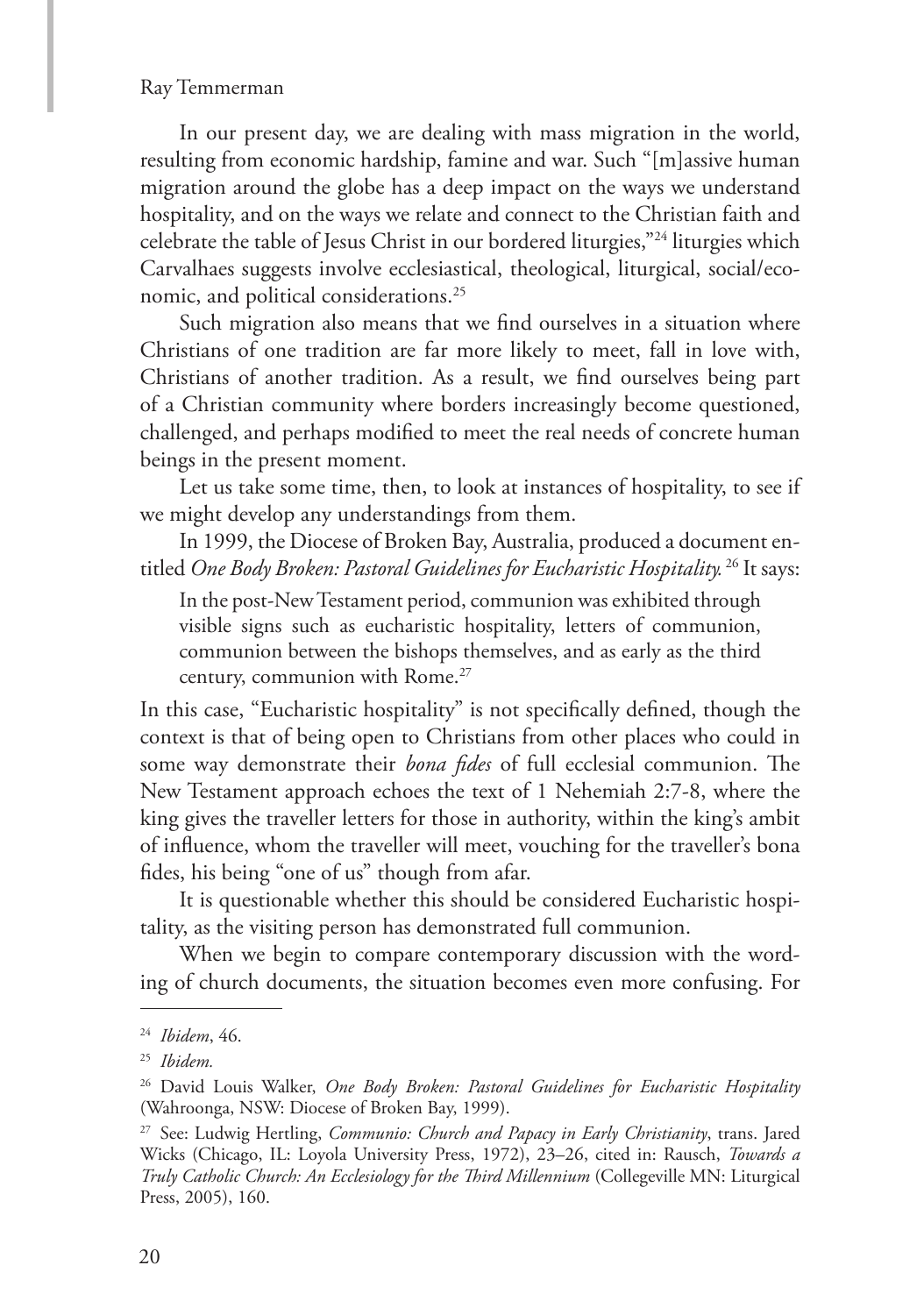example, Patrick Devine, writing on *Eucharistic Hospitality and Interchurch Families*, refers constantly to "hospitality." The several church documents he quotes or refers to, however, never use that term, using instead (as per Reardon's comment above) the word "sharing."28

Against these documents, we have the explanation given by Cardinal Koch, of the Pontifical Council for Promoting Christian Unity.

Cardinal Kurt Koch explained that sharing Communion is a sign of full unity among Christians... He said that on some special occasions, such as a marriage ceremony uniting a Catholic and a Lutheran, the non-Catholic party might receive the Eucharist. But this, he said, would be a case of "Eucharistic hospitality" rather than "Eucharistic communion." Eucharistic hospitality, he said, is offered in individual cases, and it would be "very difficult to give a universal declaration because the pastoral situations are very different."29

I agree with Cardinal Koch that sharing Communion is a sign of full unity among Christians. That said, I must express a qualified agreement with his application of the term "Eucharistic hospitality."

Eucharistic hospitality, as we have seen, is expressed toward one who is "other." It may well be, therefore, that a Lutheran (for example) being united in marriage with a Catholic is in a significant way still "other." The criteria of canon 844 § 4 are relevant here. Is the person in danger of death, or does the person have a grave/pressing/weighty need to receive? Is a minister of that person's church available? Does the person approach/request the Eucharist of his/her own accord? Does the person have a Catholic faith in the Eucharist? Is the person suitably disposed to receive? All these are legitimate questions of ecclesiality, for which a universal declaration would be very difficult, as pastoral situations can be very different. This requires significant discernment, as the Episcopal statement 'One Bread, One Body' (hereinafter referred to as *OBOB*) says, "Each individual case in which admission is sought must be examined on its own merits."30 Sadly, this necessary process is seldom afforded the person of another Christian tradition seeking to receive the Eucharist in a Catholic church.

<sup>28</sup> See: Patrick Devine, "Eucharistic Hospitality and Interchurch Families," *Irish Theological Quarterly* 47, no. 2 (June 1980): 133–45.

<sup>29</sup> "Cardinal Koch explains 'Eucharistic Hospitality' in Catholic-Lutheran marriages," https:// www.catholicculture.org/news/headlines/index.cfm?storyid=29807, accessed September 25, 2017.

<sup>&</sup>lt;sup>30</sup> "One Bread One Body", Article 107, https://cbcew.org.uk/plain/wp-content/uploads/ sites/3/2018/11/one-bread-one-body-1998.pdf, accessed January 17, 2022.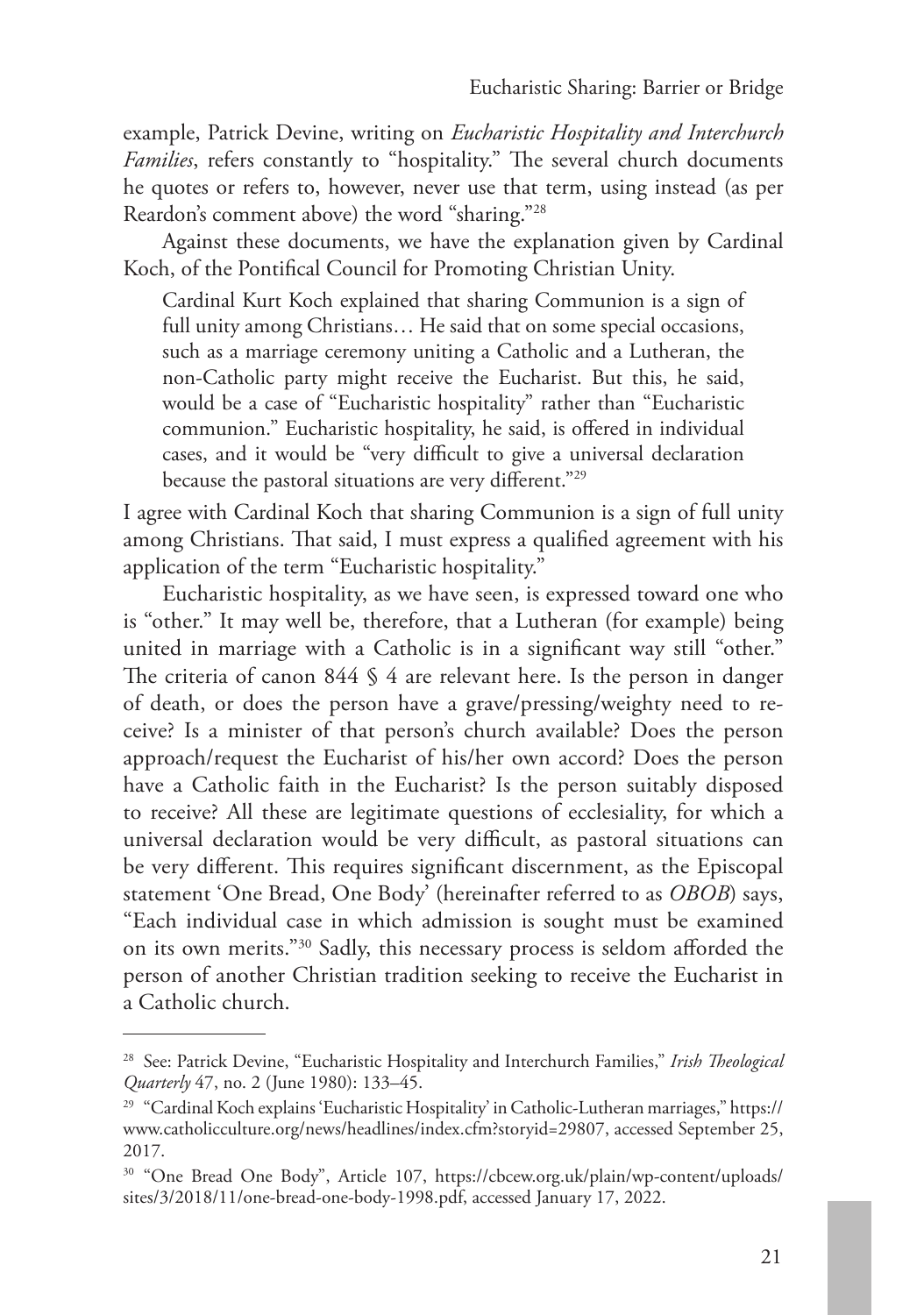Thomas Rausch, as recently as 2013, asks whether, where "the Catholic Church can recognize participation in the life of the Trinity in these churches and ecclesial communities, could not those who want to live in communion with the Catholic Church occasionally be offered hospitality at its Eucharist?"31 Of course, this is not a suggestion for ongoing reception, yet again the same understanding is present, of hospitality for those who, while recognized as being in a sense "of us", are still "other."

The Eucharist is far more than ordinary meal preparation, eating and drinking. Citing Augustine, Marianne Moyaert says

It is spiritual food that stills the hunger of the interior (though not completely)  $\ldots$  [and] nourishes our longing for Christ to return.<sup>32</sup>

Moyaert indicates that Eucharistic hospitality, a ritual act that is supposed to express communion and fellowship, is marked by Christian faith, i.e. there can be no sharing if that faith is not present.<sup>33</sup>

Clearly, "Eucharistic hospitality" is a valid term. When used in situations where people are occasional visitors, without accepted *bona fides* of communal faith, discernment as to ecclesiality is called for; granting Eucharistic hospitality may or may not be appropriate.

Such discernment cannot be done separately from the couple themselves. It must be done in an active conversation involving them and the Church. In such a conversation,

it may become clear that it is better not to attend communion, because the Eucharistic belief is not fully shared, and another form of participation in Holy Mass would be more appropriate. It is then important to continue walking along this path with Christ so that unity in faith grows.34

But is Eucharistic hospitality the appropriate term when the person presenting is the *one* made so by God in marriage, with both parts of that *one* meeting the conditions of ecclesiality mentioned in canon 844 § 4 – a discernment which could be done once and thereafter accepted barring an evident change along the way? I would argue that it is not.

<sup>&</sup>lt;sup>31</sup> Rausch, "Occasional Eucharistic," 410.

<sup>32</sup> Marianne Moyaert, "Religious Pluralism and Eucharistic Hospitality,"*Liturgy* 31, no. 3 (2016): 46–56, 52.

<sup>33</sup> *Ibidem*.

<sup>&</sup>lt;sup>34</sup> "Walking With Christ – Tracing Unity, an Aid to Orientation by the Bishops of Germany, 2018", 22, https://www.dbk.de/fileadmin/redaktion/diverse\_downloads/dossiers\_2018/ Walking-with-Christ\_Tracing\_Unity\_Arbeits%C3%BCbersetzung-der-Orientierungshilfe\_ ENG.pdf, accessed January 17, 2022.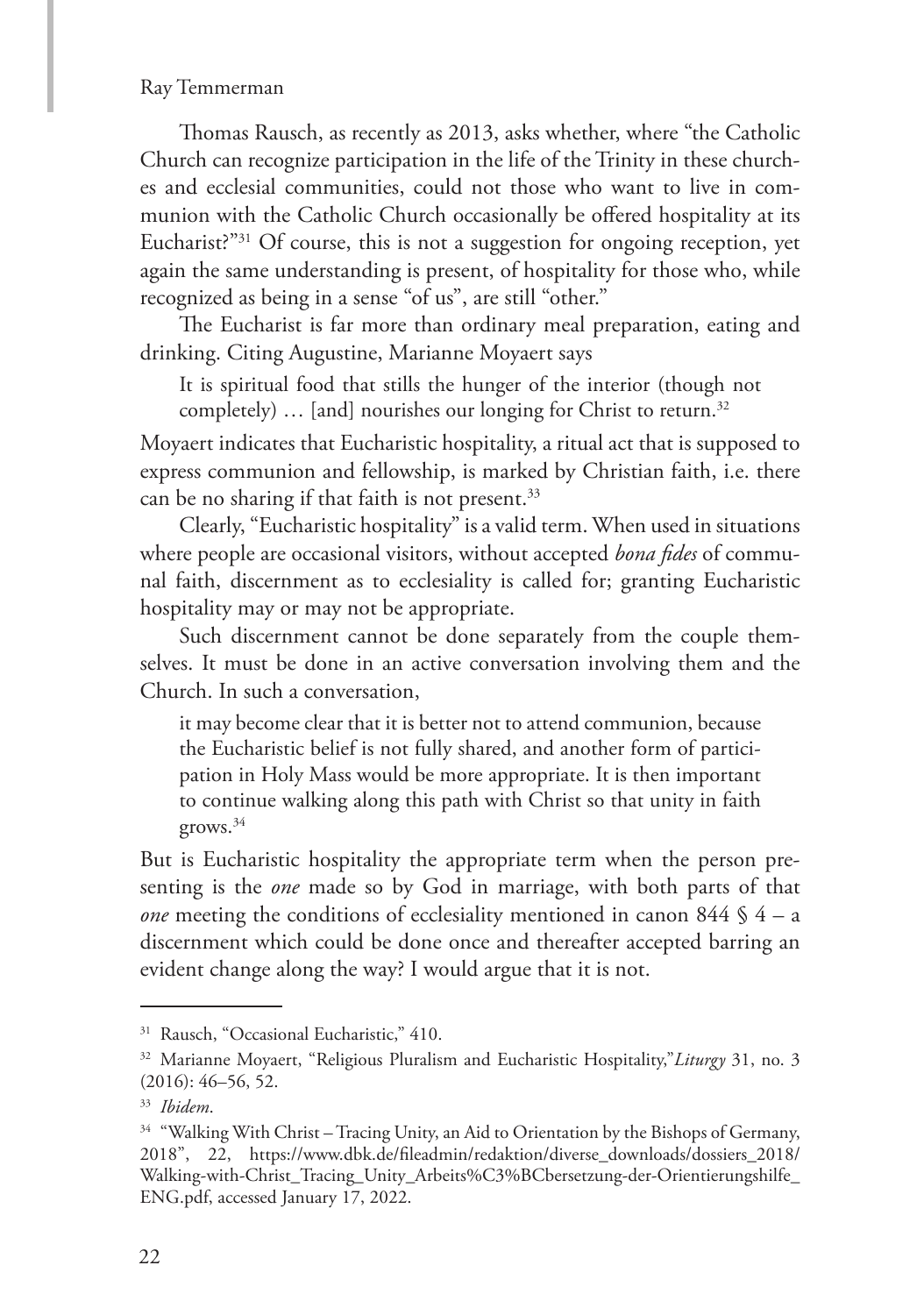In the case of marriage across denominational lines, the reality of the unity created in baptism and marriage, accompanied by an active discernment of ecclesiality, should be sufficient to determine where it is appropriate to go beyond hospitality (where we welcome the "other"), to a practice in which we recognize the one who was at one time "other" as now being "bone of my bone, flesh of my flesh," both conjugally and ecclesially.

In the case of interchurch couples, such a change requires another ecclesiological model, another term.

#### **Eucharistic Sharing**

Eucharistic Sharing is best understood as that which takes place between brothers and sisters in Christ, gathered together as family at the Eucharistic table. Admittedly this understanding faces challenges.

Among these challenges is the question of where hospitality ends and sharing begins. This is accompanied by the question of intent: do we happen to be receiving at the same table in the same place at the same time? Or are we intent on nurturing and enhancing our unity, however estranged we may be?

When friends or neighbours come to our home for a meal, we extend hospitality to them. There is no expectation beyond having a good time together, after which they will depart to their own home.

On the other hand, when we, along with my siblings and their spouses, gather for our quarterly "pot-luck sibling dinner," something qualitatively different happens. We do more than simply extend hospitality to each other, giving to the other a portion of what we have. Instead, we come together to share whatever each has brought, gathered as we are for the express purpose of nurturing and strengthening familial bonds.

When families gather in their own home, the members of that family don't extend hospitality to each other. Rather, they recognize each other as family and share what they have so that the family may be nurtured and strengthened.

We are dealing with a qualitative difference, not a quantitative one. Its value and importance are experienced as something even greater than hospitality. Sharing enables us to be who we are, brothers and sisters in the same family.

This desire for "oneness with" may also be in evidence in situations where brothers and sisters who may belong to ecclesially-estranged communities gather together in events such as baptisms, confirmations, marriages, funerals. It is not the event that determines the level of familial bonding, and hence of sharing instead of hospitality; rather, the event becomes the situation in which the real or desired level of familial bonding is expressed, the sharing of Eucharist being a key moment of such expression.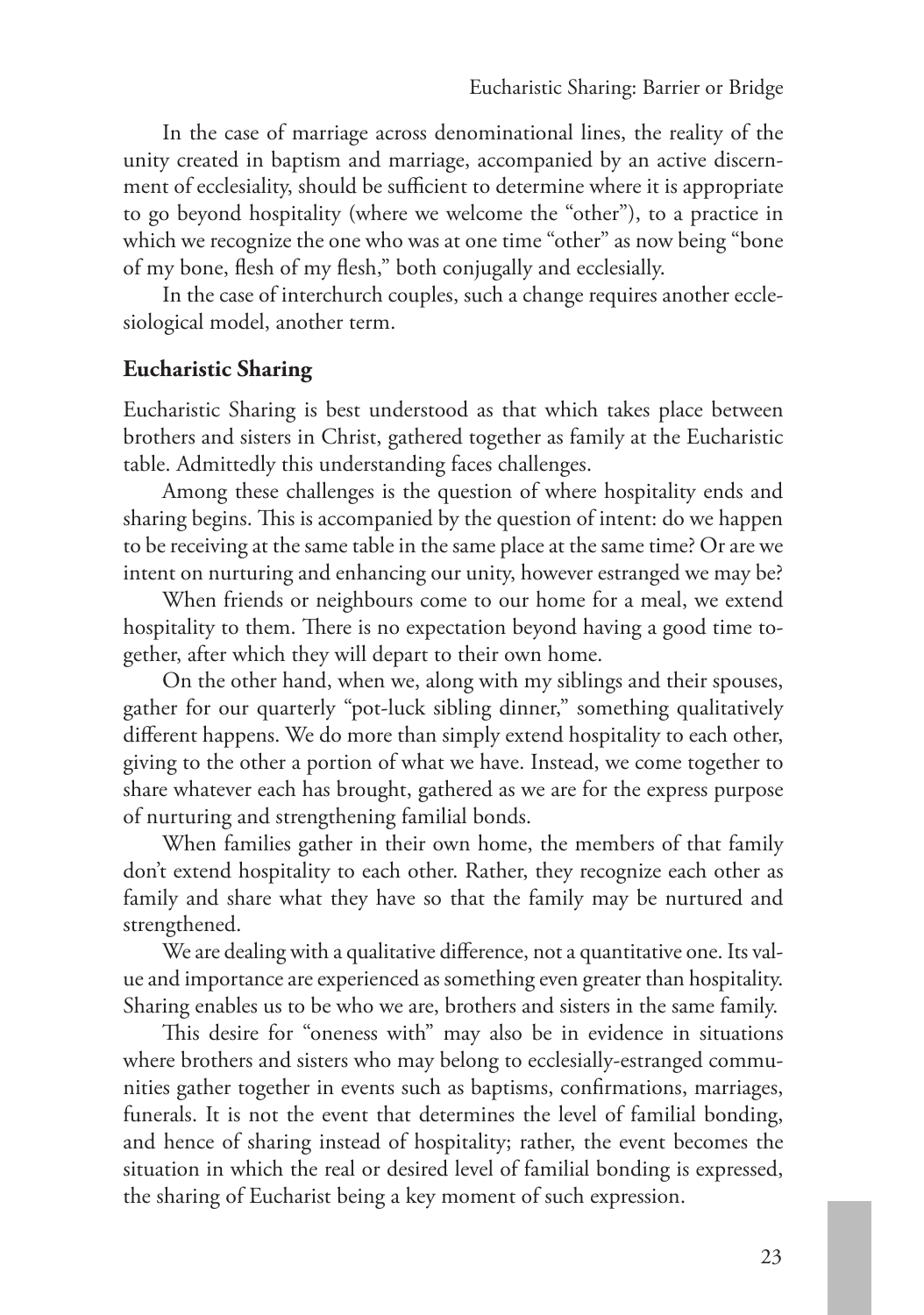Eucharistic Sharing is qualitatively distinct from eucharistic hospitality. And its importance is most readily seen in the life of interchurch families.

When people of other traditions happen to gather to worship with us in the same service, it may be appropriate to extend eucharistic hospitality. We make them welcome, feed them, then expect them to go on their way, back to their churches. We may see them again, we may not, but seeing them again is not the point of the exercise.

On the other hand, when we gather as interchurch couples, with spouses from different Christian traditions, we move from guests to family, from "other" to "one of us." We have every hope and expectation that we will continue to see each other, continue to worship together – and to be nurtured by our churches in that unity even as our lived unity enables and encourages our churches to grow in unity. In this, we live a communion ecclesiology, a belief in "oneness with,"<sup>35</sup> where unity, though it may be imperfect, is nonetheless real, and which together we are called to real-ize.

This shows up most clearly in the domestic church that is the interchurch family. Having become with each other, in marriage, "bone of my bone, flesh of my flesh," the spouses seek to nurture and enhance their god-given unity, real-ize it in and through the Eucharist.

It is the *one* made so by God who longs to take and eat, take and drink, in communion with the whole church, and to do so on an ongoing basis, in order that the unity and stability of their marriage may be strengthened, made more visible, serve as a sacrament of unity for the healing of the family, their churches, and the world.

In their physical homes, they share in common, living under the same roof, experiencing together the joys and difficulties of their life together. In their ecclesial homes, they seek to share the "pearl of great price" (Cf Matt. 13:45-46), the gift of faith which has made them the persons they are, drawn them together to be the *one* made so by God, to be recognized and treated, not as "other," but as flesh and blood, members of the same family, sharing in the gifts the family brings to each other and to God, and in turn receives from God.

Such Eucharistic sharing is not to be done lightly, as though it is of no consequence.

According to *Unitatis Redintegratio,* one of the documents of Vatican II,

Worship in common [*communicatio in sacris*] is not to be considered as a means to be used indiscriminately [*indiscretum*] for the

<sup>35</sup> See: *communion*, used by Augustine, in belief that the word was derived from *com-*, "with, together" + *unis*, "oneness, union". http://www.etymonline.com/word/communion, accessed October 24, 2017.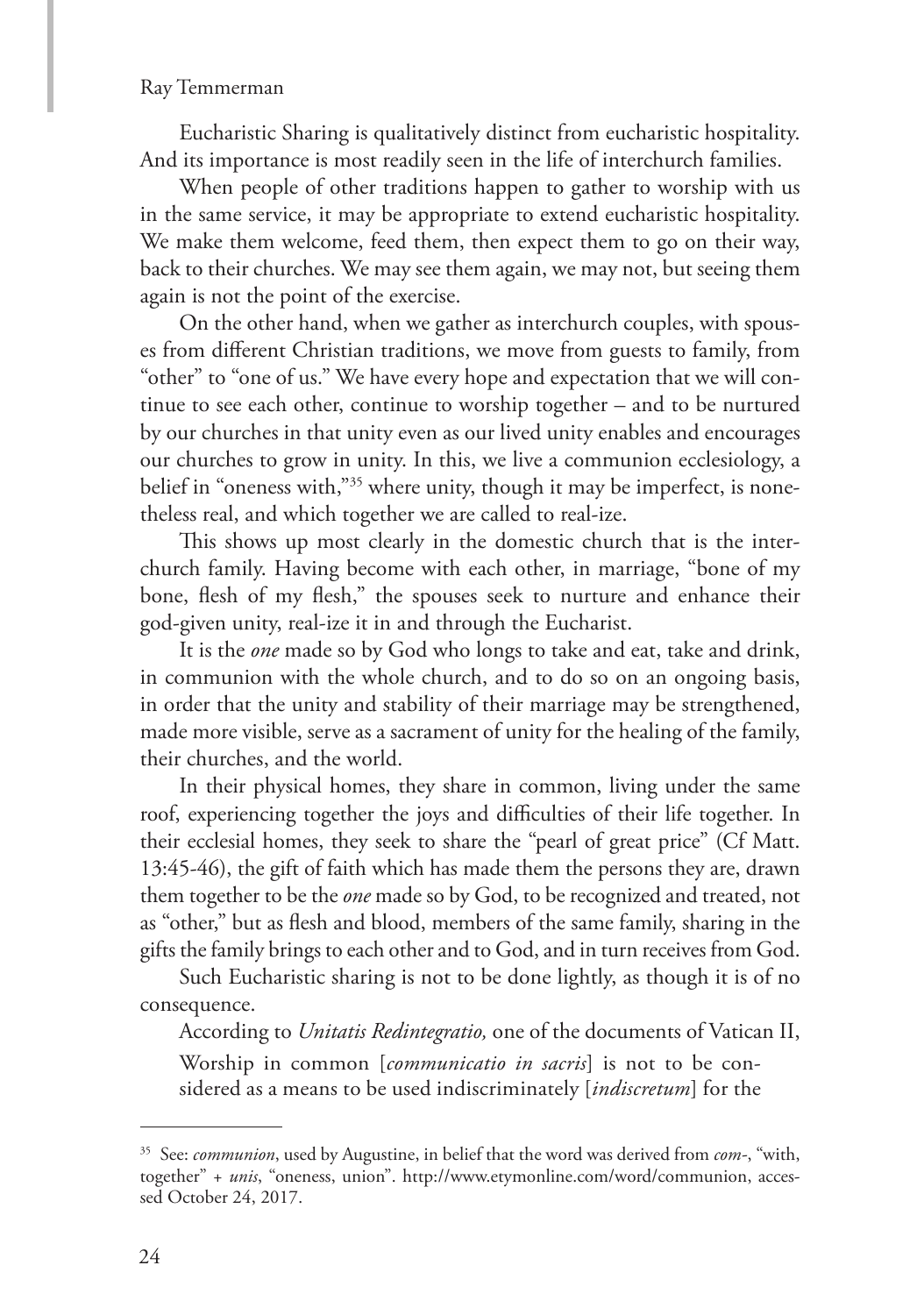restoration of Christian unity. There are two principles governing the practice of such common worship: first, the bearing witness to the unity of the Church, and second, the sharing in the means of grace.<sup>36</sup>

At first glance, it would appear from the English translation that worship in common is not something to be practiced without discretion, willy-nilly. This understanding appears to be further strengthened by Benedict XVI when, quoting John Paul II in *Ut Unum Sint*, he says "the respect we owe to the sacrament of Christ's Body and Blood prevents us from making it a mere «means» to be used indiscriminately in order to attain that unity."37

George Tavard, who helped draft this section of *UR,* is helpful in this regard. He says

*Indiscretum* does not mean that *communicatio in sacris* may be practiced, not indiscriminately but discriminately or with discretion; it means that the two aspects of communion (means of grace, and expression of unity) cannot be separated.38

It is true that eucharistic sharing has on several occasions been reaffirmed as generally impossible.<sup>39</sup> As well, Cardinal Koch has stated that baptism is an insufficient ground for eucharistic communion.<sup>40</sup> We must bear in mind that "generally" is not "invariably," nor is being an insufficient ground the same as not being a ground at all. Rather, it can be an indicator that *additional* grounds are required, over and above baptism, with baptism being a *sine qua non.* What might such grounds be?

One example can be seen in the *Rites of Baptism for Children*, no. 3, which states

To fulfill the true meaning of the sacrament, children must later be formed in the faith in which they have been baptized. The foundation of this formation will be the sacrament… Christian formation… seeks to lead them gradually to learn God's plan in Christ, so that they

<sup>36</sup> *Unitatis Redintegratio,* (1964), no. 8.

<sup>37</sup> Benedict XVI, *Sacramentum Caritatis*, (2007), no. 56.

<sup>38</sup> Rausch, "Occasional Eucharistic Hospitality," 401, citing George Tavard, "Praying Together: *Communication in Sacris* in the Decree on Ecumenism" in *Vatican II By Those Who Were There*, ed. Alberic Stacpoole (London: Chapman, 1986), 212–14, at 214.

<sup>39</sup> John Paul II, *Ecclesia de Eucharistia* (2003), no. 45; Benedict XVI, *Sacramentum Caritatis* (2007) no. 56.

<sup>40</sup> Kurt Koch, "Recent Ecumenical Progress and Future Prospects," *Origins* 41 (2011): 395– 402 at 400; also "The Relation between Eucharist and Ecclesial Communion: An Ecumenical View", http://blog.radiovatikan.de/die-einheit-der-kirche-und-die-gemiensame-kummion, both cited in Rausch, "Occasional Eucharistic Hospitality," 402.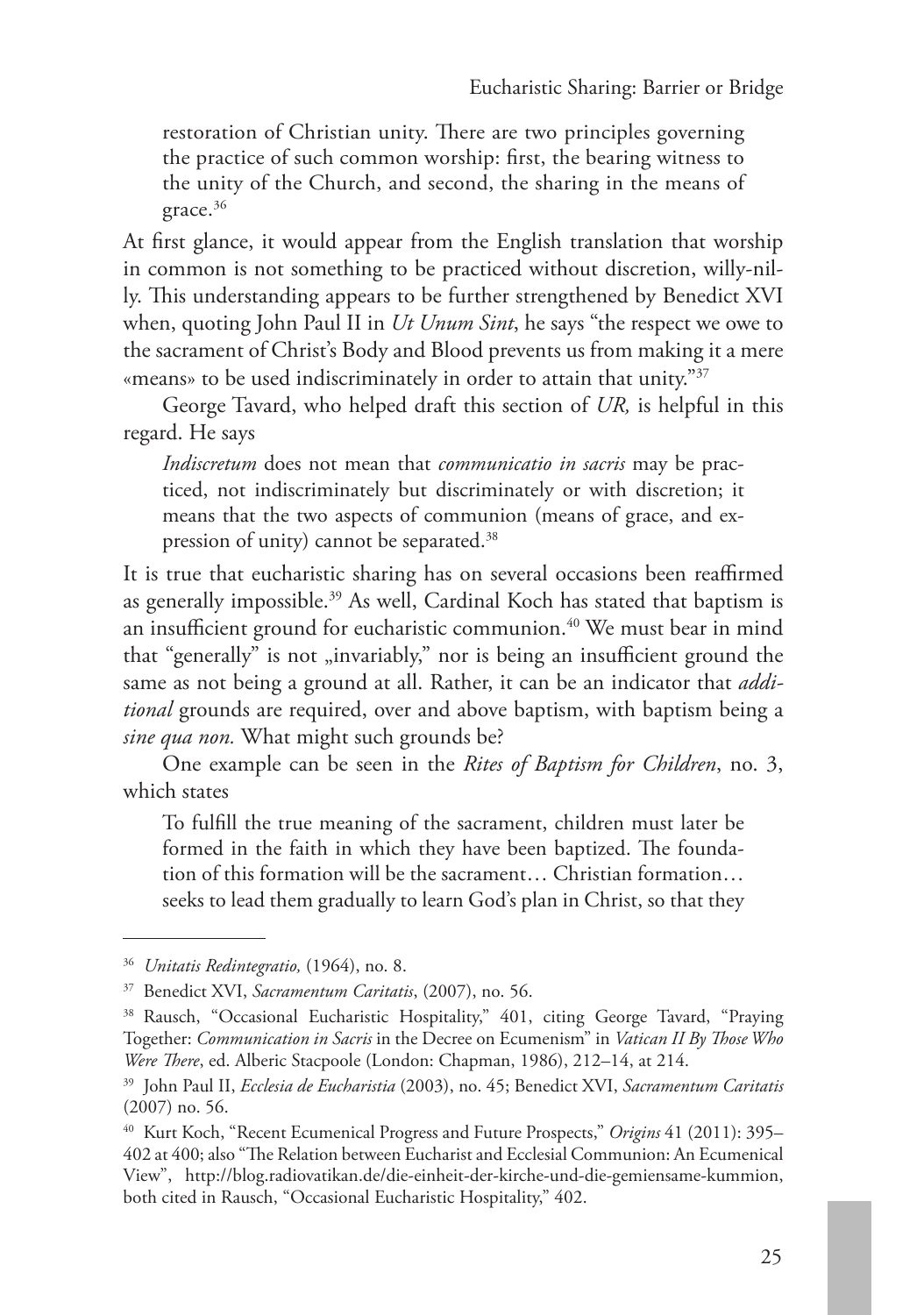may ultimately accept for themselves the faith in which they have been baptized.<sup>41</sup>

In this, we can see that Koch is correct: both baptism and community of faith are needed. Baptism, essential as it is for eucharistic communion, is not by itself an act automatically leading to that communion. What is needed as well is participation in a community of faith, being nurtured to fullness of faith.

Vatican II "recognized that all the baptized have been incorporated into the body of Christ and thus share in the communion that is the life of the Trinity, even if from an institutional perspective that communion is only partial or incomplete."42 This institutional reality is reflected in legislation, which develops at a different pace than does the theology, and as a reflection/ expression of it. As Myriam Wijlens argues, "legislation … has not yet taken account of the council's dialectic between the Eucharist as a sign of unity and as a means of grace..."<sup>43</sup>

James Cassidy succinctly outlines this theological development, from the caution of *Unitatis Redintegratio,* with its acknowledgement that while "Witness to the unity of the church generally forbids common worship", "the grace to be had from it sometimes commends this practice,"44 through to "*Walking With Christ – Tracing Unity*" in 2018 by the Bishops of Germany, which "moved the discernment from the bishop, or the Bishops' Conference to the recipient, helped by his or her pastor, again subject to the Code."45 He likewise points to the movement from *OBOB* to *Walking*: "In the earlier one the bishop, or his delegate is in charge, in the later it is the couple, their discernment has priority, reached in conversation with the priest or pastor."<sup>46</sup>

Where the Eucharist as a means of grace toward unity has usually focused on individuals belonging to other ecclesial communities, sharing the Eucharist can be, also for Catholics, a means of grace toward visible unity, drawing us more readily into recognizing and affirming Christians of other traditions

<sup>41</sup> *Rites of Baptism for Children,* no. 3, from the edition found in *The Rites of the Catholic Church as Revised by Decree of the Second Vatican Council and Published by Authority of Pope Paul VI,* The International Commission on English in the Liturgy, trans., vol. 1, study edition, Pueblo (Collegeville, MN: Liturgical Press, 1990), cited in James F. Puglisi, "Rite[s] of Baptism in the Catholic Church: A Theological-Pastoral Commentary," in *Baptism Today: Understanding, Practice, Ecumenical Implications*, ed. Thomas F. Best, (Collegeville MN: Liturgical Press, 2008), 29–44, 39.

<sup>42</sup> Rausch, "Occasional Eucharistic Hospitality," 409.

<sup>43</sup> Cf. Wijlens, *Sharing the Eucharist*, 364–65.

<sup>44</sup> *Unitatis Redintegraio*, 8

<sup>&</sup>lt;sup>45</sup> James Cassidy, "The German Bishops and the Development of Understanding of Intercommunion," *One in Christ* 53, no.1 (2019): 31–45, 34.

<sup>46</sup> Cassidy, "The German Bishops," 43.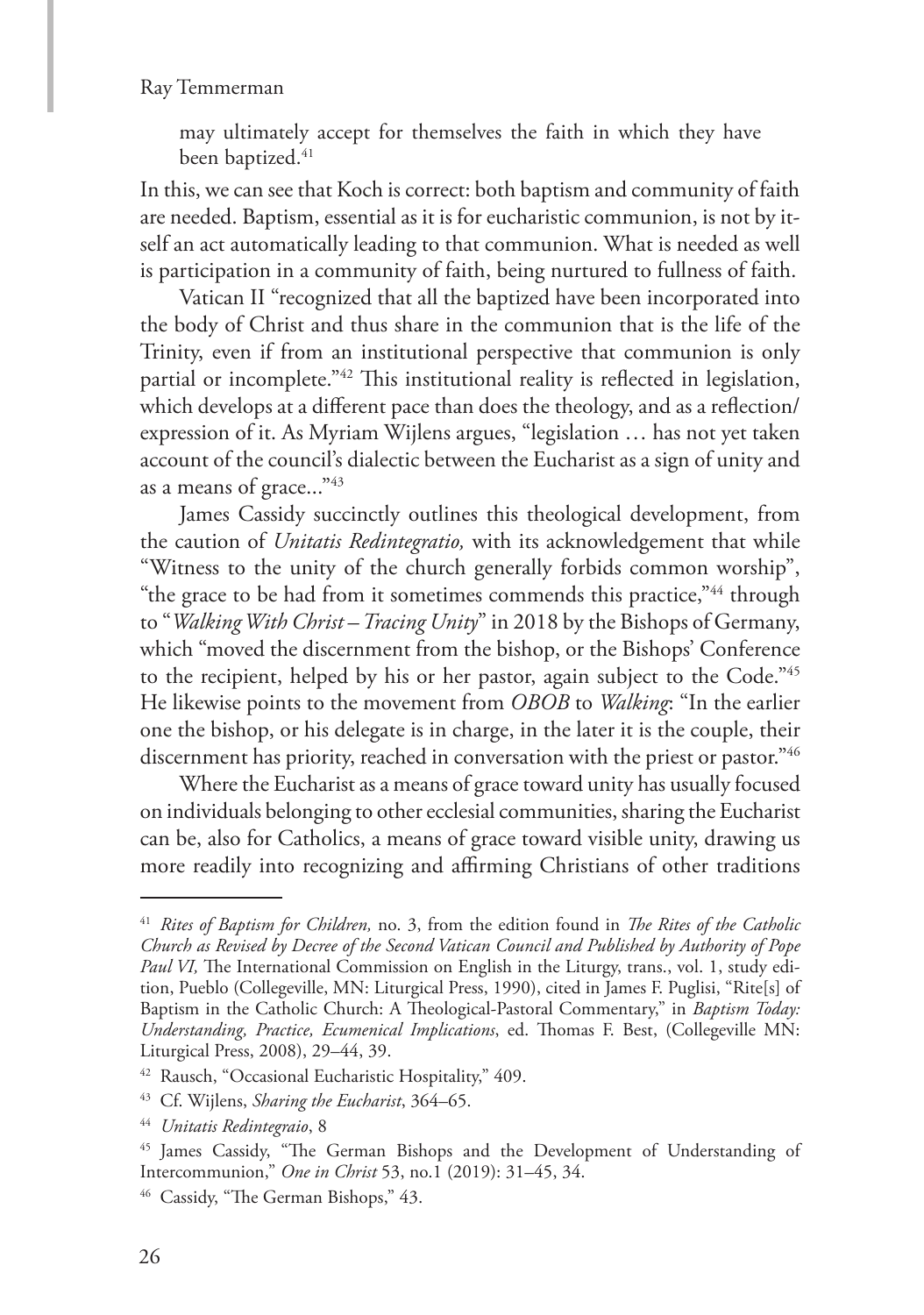as true brothers and sisters, though our traditions are mutually estranged. Recognition, reconciliation and a corresponding growth in unity with these brothers and sisters is as needed for Catholics as for other Christians.

Susan Wood reminds us of "the historical emphasis on the local church within communion ecclesiology"<sup>47</sup> when she says

[T]he Eucharist represents not only the presence of Christ under the species of bread and wine but also the unity of the baptized in the body of Christ and the communion of churches.

She goes on to say

Inadmission to the Eucharist is a statement about the relationship of ecclesial communities as well as about the presence or absence of grace or incorporation into the dead and risen Body of Christ.

I agree but must also ask what that statement is saying, who is making the statement of inadmission, and on what grounds that statement is being made.

Woods' response appears to be that "Having lost the ecclesial meaning of the Eucharist, we tend to forget that we are baptized into specific faith communities…"

I would argue that the reverse is equally true, i.e. that having lost the ecclesial meaning of the Eucharist, we tend to forget that, while we are baptized into specific faith communities, we are baptized into an Ecclesia that can be fully Catholic only by recognizing within itself all the other ecclesia, in imperfect but nonetheless real communion.

I would further argue that we are called to share the Eucharistic banquet with brothers and sisters who, being suitably disposed, having a Catholic faith in the Eucharist, and of their own free will expressing, through entering our home to eat and drink with us (and consequently not having access to a minister of their own tradition), have a deep need for mutual reconciliation.48 This is most clearly so when spouses in an interchurch marriage, coming as *one* to the Eucharist, seek to take and eat, take and drink, together.

Here we have at work a communion ecclesiology, in which we recognize ourselves as being *one* within the body of the *One* who is the Christ, the revelation of the Father.

This is the place for Eucharistic Sharing, where interchurch families, in the form of the two who come forward to receive, are in fact the *one* made so by God, who must be able to take and eat, take and drink, to be nourished for their and the Church's journey to fully real-ized unity.

<sup>47</sup> This and the following quotes are taken from Susan K. Wood, "We've lost the ecclesial meaning of the Eucharist," *Compass: A Jesuit Journal* 15, no. 1 (March-April 1997): 30. <sup>48</sup> Cf. *Code of Canon Law*, 844 §4.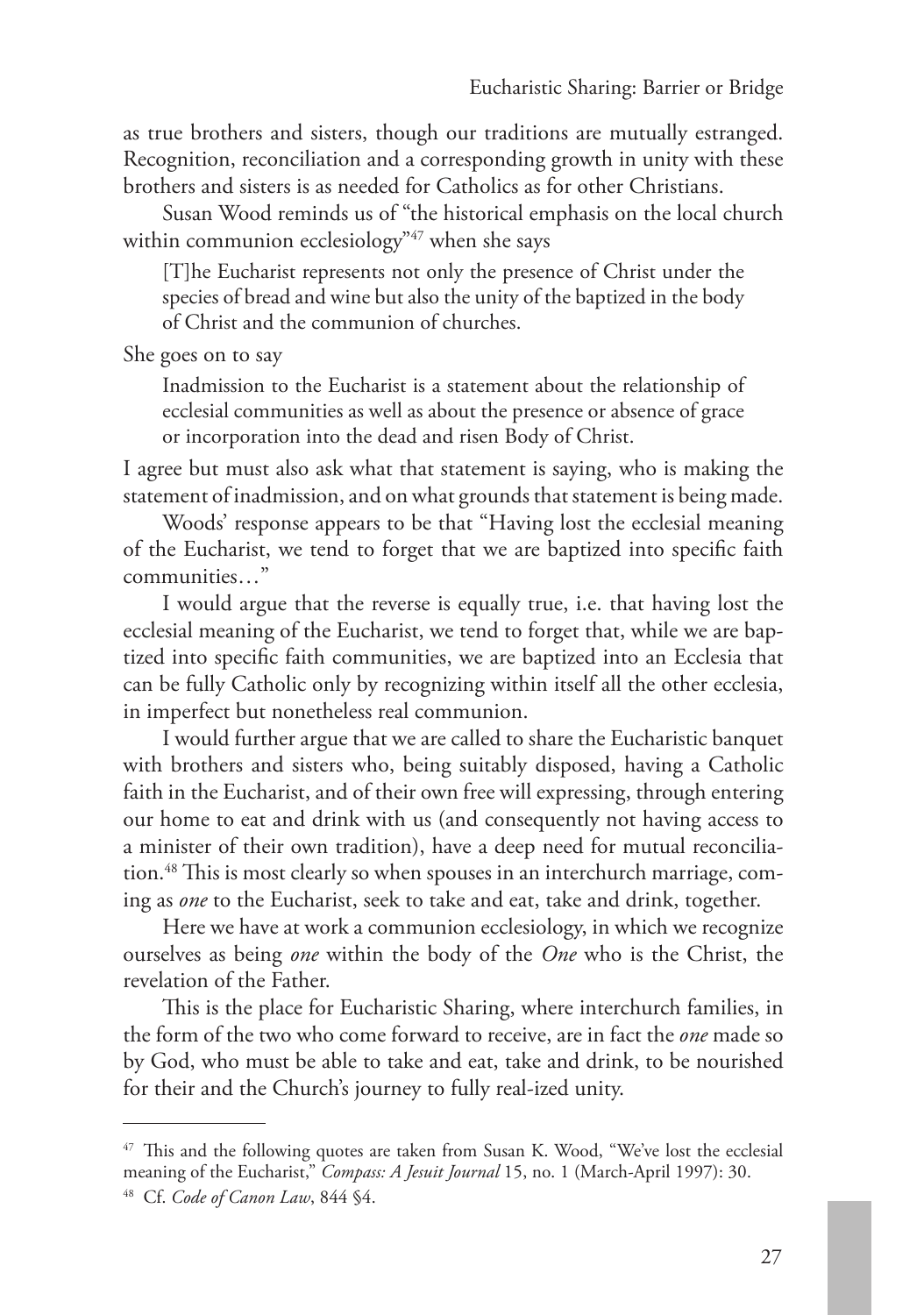### **Terminological Summary**

The term "Intercommunion," despite its various uses, is appropriate for relations between Churches, not between Christians of varying traditions, and especially not between spouses in an interchurch marriage.

The term "Eucharistic Hospitality", while used in an even greater variety of ways, leans predominantly to the sense of hospitality being toward those who are "other," even if that "other" is of another Christian tradition but without significant ties to the Catholic Church. It is less likely to apply to those who are "bone of my bone, flesh of my flesh," where one of the spouses is Catholic and the other is thereby inextricably linked to the Catholic Church.

"Eucharistic Sharing" is the one term especially appropriate for interchurch families, where the spouses share a common baptism and have been made *one* in marriage, provided they meet the criteria of ecclesiality given in canon 844 §4.

### **The Crux of the Matter**

I return to the statement posed in the introduction, namely that the problem lies not in the terms, but in ourselves.

While "Eucharistic sharing" is usually the most appropriate term where interchurch families are concerned, it is irrelevant unless the challenging and rewarding work of discerning its appropriateness is done. This is what the German Bishops' 2018 document on interchurch marriages and sharing in the Eucharist calls for in quoting Pope Francis' *Amoris Laetitia* (AL 300):

Neither the Synod nor this Exhortation could be expected to provide a new set of general rules, canonical in nature and applicable to all cases. What is possible is simply a renewed encouragement to undertake a responsible personal and pastoral discernment of particular cases.<sup>49</sup>

As Ruth Reardon points out, *Walking* puts stress on the needs of the couple and family, on faith, and on conscience. The bishops' response to those stresses is an invitation, to

all interdenominational married couples to seek a conversation with their pastor/priest, or another individual appointed to provide pastoral

<sup>49</sup> "Walking With Christ", 22, https://www.dbk.de/fileadmin/redaktion/diverse\_downloads/ dossiers\_2018/Walking-with-Christ\_Tracing\_Unity\_Arbeits%C3%BCbersetzung-der-Orientierungshilfe\_ENG.pdf, accessed January 17, 2022.